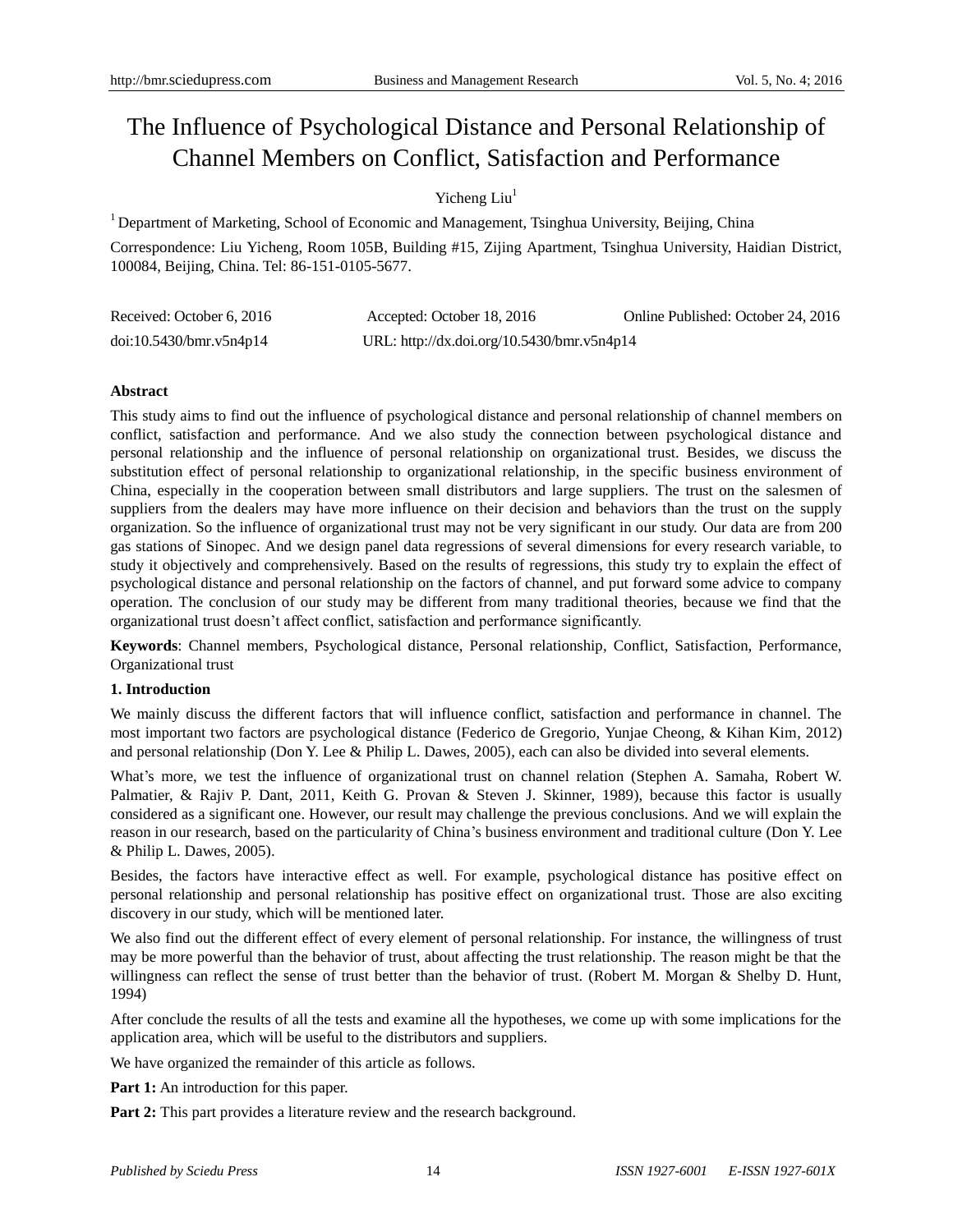**Part 3:** This part describes the hypotheses.

Part 4: In this section, the researcher explains the data analyses and the results of tests.

**Part 5:** Here the researcher summarizes the paper and comes up with some implications and shortages.

## Part 6: Some references.

## **2. Literature Review**

**Conflict:** A lot of literature talked about the conflict and performance in channel, most of the views believe that internal conflict will affect performance. This effect may be positive or negative, depending on the origin of conflict. (Bert Rosenbloom, 1973)

There are two kinds of conflict in channel, calling constructive conflict and destructive conflict. Constructive conflict will have positive influence on performance, because the members of channel may try to find out a way to solve problems. On the contrary, destructive conflict will have negative effect on performance, because members will bring personal dispute into work, which may reduce the work efficiency. The factors that influence conflict are centralization, formalization, internal volatility, team spirit and psychology distance. Psychology distance is usually the differences of values and way of thinking between channel members. The members who have a long psychology distance will be easier to conflict with each other. Those who have a close psychology distance will get along with each other better, which will lead to less conflict and higher performance. (Federico de Gregorio, Yunjae Cheong, & Kihan Kim, 2012)

Conflict can be defined as either perceived differences on perspectives that can impede goals between parties (Gaski and Nevin, 1985) or perceived experiences describing psychological states about the relationship (Dant et al., 2006). Conflicts can arise from many areas in the relationship, including differences regarding priorities, time perspectives, and forms of earning (Garg and Rasheed, 2006; Shane and Cable, 1997). Consequently, differences on fundamental issues or perceptions about relationships are unlikely to be quickly resolved, leading to heated disputes, and creating destructive or dysfunctional conflict. Dysfunctional, enduring conflict can increase distractions, obstruct goal alignment, reduce synergy between partners (Anderson and Narus, 1990; Gaski, 1984), threaten the survival of the relationship (Grünhagen and Dorsch, 2003), and lead to costly litigation for both parties. Due to the delicate balance between franchisor control and franchisee autonomy, franchise success is strongly determined by the ability of the franchisor to manage conflict arising from the balance between the parties (Fulop and Forward, 1997).

**Trust:** Trust can be defined as franchisee confidence in accepting a calculated level of risk with the franchisor (Coleman, 1990), allowing franchisees to cope with vulnerability in their relationships with their franchisors. This calculation of trust is based on criteria of trustworthiness. Previous models of trust in channels research have identified competency and integrity as potential criteria (Davies and Prince, 2005; Dickey et al., 2007; Mayer et al., 1995).

Unfair in channel relationship will reduce organizational trust, leading to intensify of conflict and opportunism, which may influence the relationship and performance. The direct reason of conflict is lack of organizational trust, and conflict will reduce the performance. As a result, we can see that organizational trust will affect performance. (Stephen A. Samaha, Robert W. Palmatier, & Rajiv P. Dant, 2011)

Trust will reduce dysfunctional conflict, but strengthen functional conflict. If we only consider the harmful conflict in channel relationship, then trust will have negative influence on conflict. In other word, good trust condition will lead to less dysfunctional conflict. (Graham R. Massey & Philip L. Dawes, 2007)

The influence of organizational trust on performance is always a popular research topic. The relationship between distributors and suppliers will be affected by organizational trust to a great extent. When the organizational trust decrease, opportunism will increase. Using power to manage the relationship can ease the overt conflict, but the covert conflict and opportunism will still be unavoidable. In a word, organizational trust is quite important to both sides of channel. (Keith G. Provan & Steven J. Skinner, 1989)

Some researchers summarize lots of views of organizational management theory. They analyze and test every kind of channel management method. Good organizational management can reduce conflict, improve satisfaction and performance. (Jan B. Heide, 1994)

Sometimes, the willingness of trust may be more powerful than the behavior of trust, about affecting the trust relationship. The reason might be that the willingness can reflect the sense of trust better than the behavior of trust. The behavior of trust is perhaps to maintain relationship, rather than to show their real trust from heart. In another word, it is easier to build a trust relationship when someone or some organizations have willingness of interaction of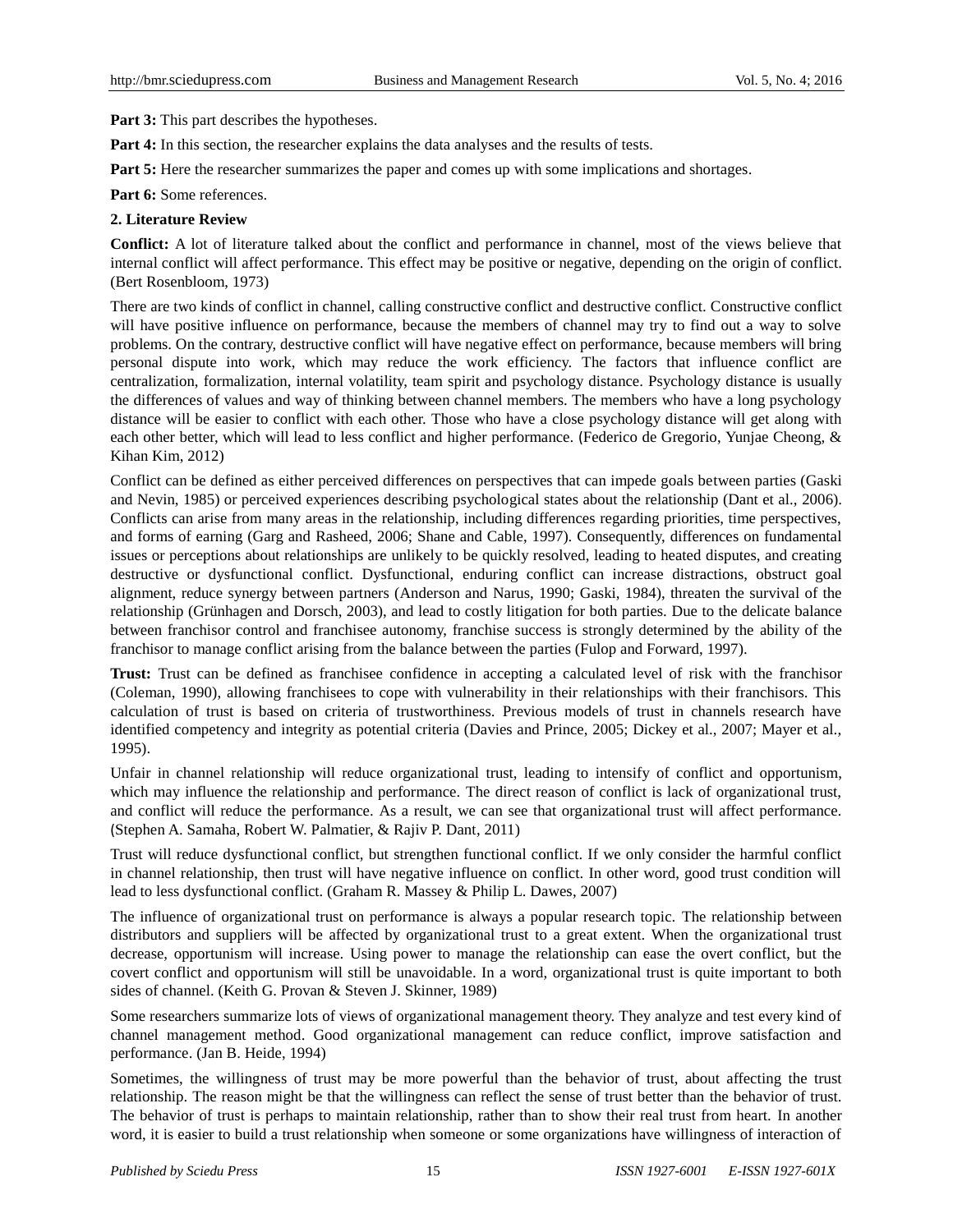others. (Robert M. Morgan & Shelby D. Hunt, 1994)

Excepting for the influence of organizational trust to conflict, satisfaction and performance, we can also see that personal relationship or personal trust is quite important. The effect of personal relationship will be extremely significant in the contact between the salesman of supplier and the distributor, especially in the situation of small distributors.

**Personal relationship:** Personal relationship and trust will have obvious effect on the cooperation of companies. China is a special country, because relationship of persons is more useful than organization relationship. Personal relationship will not only affect the channel connection, but also influence the organizational trust. The relation between the salesman of supplier and the distributor is easier to control and more practical. The premise of cooperation between suppliers and distributors is trust with each other, which is based on the personal relationship of boundary-spanners. In Chinese market, many decisions of purchase are made by the salesman, which means that the personal relationship will affect the business decisions and behaviors more significantly and efficiently. However, this kind of personal relationship can be a double-edged sword. For example, if one day the salesman leaves this company, he may also take away his customers. Unfortunately, in the special business environment of China, this is a risk which the suppliers have to take. (Don Y. Lee & Philip L. Dawes, 2005)

The personal trust of distributors on the suppliers will be important to the compliance of them, affecting the channel conflict and performance. (Mark A.P. Davies, Walfried Lassar, Chris Manolis, Melvin Prince, & Robert D. Winsor, 2011)

## **3. Hypotheses**

Based on the literature above, we can see that previous research mainly focus on the effect of organizational trust in channel. However, there are little analyses and tests about the influence of psychological distance and personal relationship on conflict, satisfaction and performance in channel. Most of the description and study is just in theory. The existing literature only put forward that psychological distance and personal relationship will respectively affect channel relationship, but it never mentioned the question that how these two factors make a difference. What's more, it didn't consider the interactive relationship between psychological distance and personal relationship.

In our study, when we mention conflict, we only consider the dysfunctional conflict, which is harmful to the channel relationship. (Graham R. Massey & Philip L. Dawes, 2007)

We want to focus on the effect of psychological distance and personal relationship on conflict, satisfaction and performance. Besides, we also use organizational trust to make this study more objective.

**Psychological distance**: From the previous literature, we can see that the psychological distance will have significant effect on conflict, satisfaction and performance. Psychological distance mostly refers to the differences of value and way of thinking between channel members. he members who have a long psychology distance will be easier to conflict with each other. Those who have a close psychology distance will get along with each other better, which will lead to less conflict and higher performance. In our study, we divide psychological distance into two factors, calling value and strategy. The strategy means the differences of the cognitive idea for the company strategy. (Federico de Gregorio, Yunjae Cheong, & Kihan Kim, 2012)

Psychological distance may also be influential on the personal relationship, because people with similar value are easier to be good friends. And good personal relationship leads to better channel relation and operation performance, so psychological distance will have direct or indirect influence on channel relation and performance.

Based on the discussion above, we can have Hypothesis 1, Hypothesis 2a and Hypothesis 2b:

**H1: Psychological distance has positive effect on personal relationship. The closer the psychological distance is, the better the personal relationship will be.**

**H2a: Psychological distance has negative effect on conflict. The closer the psychological distance is, the weaker the conflict will be.**

**H2b: Psychological distance has positive effect on satisfaction and performance. The closer the psychological distance is, the higher the satisfaction and performance will be. Here the influence of psychological distance on performance is indirect.**

**Personal relationship**: Personal relationship is a very typical factor in China's market, which will have a great influence on channel internal relationship. To study this factor, we choose the data from Sinopec and its 200 gas stations to do the research. As a huge supplier, Sinopec sends customer managers to communicate with their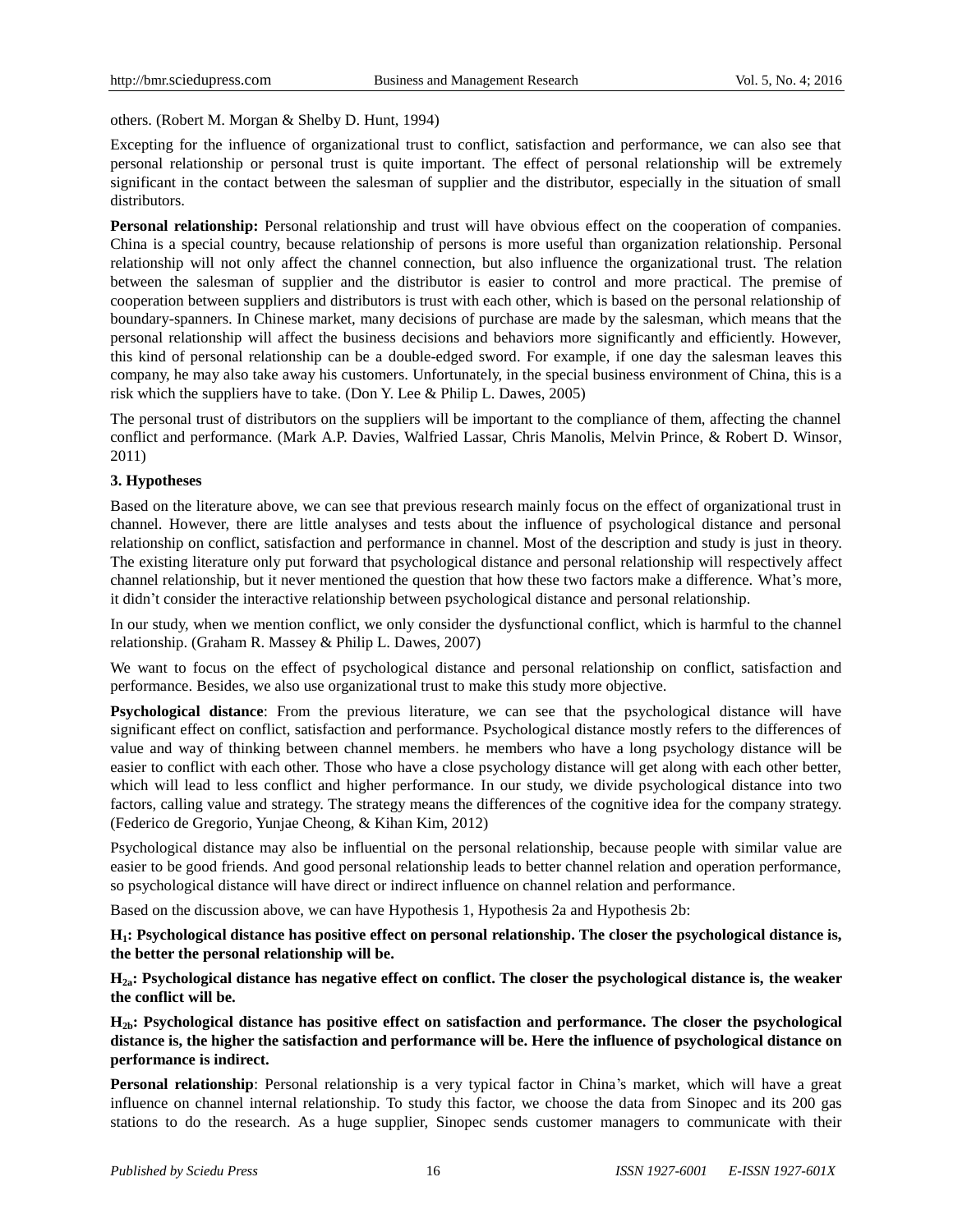distributors, 200 gas stations. As a result, the personal relationship here mainly refers to the relation between customer managers and the distributors. (Don Y. Lee & Philip L. Dawes, 2005)

Discussing personal relationship, we usually use two kinds of elements, calling the personal relation condition and the communication frequency.

**Personal relation condition**: The personal relation condition can be the connection situation, trust degree and private feeling. We can divide it into two factors, calling the fact of relationship and the willingness of contact. The personal relation condition is a qualitative assessment about the personal relationship.

**Communication frequency**: The communication frequency consists of the frequency of meeting and the frequency of calling. The frequency can measure the intimate level of channel members and make an accurate evaluation about the personal relationship quantitatively. (Robert M. Morgan & Shelby D. Hunt, 1994)

The personal relationship should also be influential on organizational trust, especially in the situation of our research, in which customer managers are the most important bridges to both sides.

On the whole, personal relationship has direct regulating effect on conflict. And it also affects performance directly by strengthen the communication. Besides, the direct influence of personal relationship on conflict and performance will transfer into indirect influence of psychological distance, because the psychological distance has effect on personal relationship.

Personal relationship will have direct effect on satisfaction because it can improve the level of trust. However, the influence of psychological distance on satisfaction should be indirect. The two factors of psychological distance, calling value and strategy, will not improve channel relation or distribution fairness, so they cannot affect satisfaction directly. As a result, psychological distance will influence satisfaction indirectly, through the effect of personal relationship. People with close psychological distance will have better personal relationship, leading to higher channel satisfaction.

Based on the discussion above, we can have Hypothesis 3a and Hypothesis 3b:

**H3a: Personal relationship has negative effect on conflict. The better the personal relationship is, the weaker the conflict will be.**

## **H3b: Personal relationship has positive effect on satisfaction and performance. The better the personal relationship is, the higher the satisfaction and performance will be.**

Many researchers emphasize the importance of organizational trust on conflict, satisfaction and performance. However, the cooperation of Sinopec and gas stations is based on the personal social network of customer managers, so the significance of the effect by organizational trust is uncertain. Actually, personal relationship can improve organizational trust, so we should know whether the personal relationship affect channel relation and behaviors directly or indirectly, through organizational trust. (Stephen A. Samaha, Robert W. Palmatier, & Rajiv P. Dant, 2011, Keith G. Provan & Steven J. Skinner, 1989)

In other word, we can know the mode of action of personal relationship to channel relation and behaviors by doing research on the relation among organizational trust and conflict, satisfaction and performance. If organizational trust has significant influence on conflict, satisfaction and performance, we can say that personal relationship's effect is indirect. If the results are not significant, then the influence of personal relationship on conflict, satisfaction and performance should be direct.

Based on the discussion above, we can have Hypothesis 4a, Hypothesis 4b and Hypothesis 5:

**H4a: Organizational trust has negative effect on conflict. The stronger the organizational trust is, the weaker the conflict will be.**

**H4b: Organizational trust has positive effect on satisfaction and performance. The stronger the organizational trust is, the higher the satisfaction and performance will be.**

**H5: Personal relationship has positive effect on organizational trust. The better the personal relationship is, the stronger the organizational trust will be.**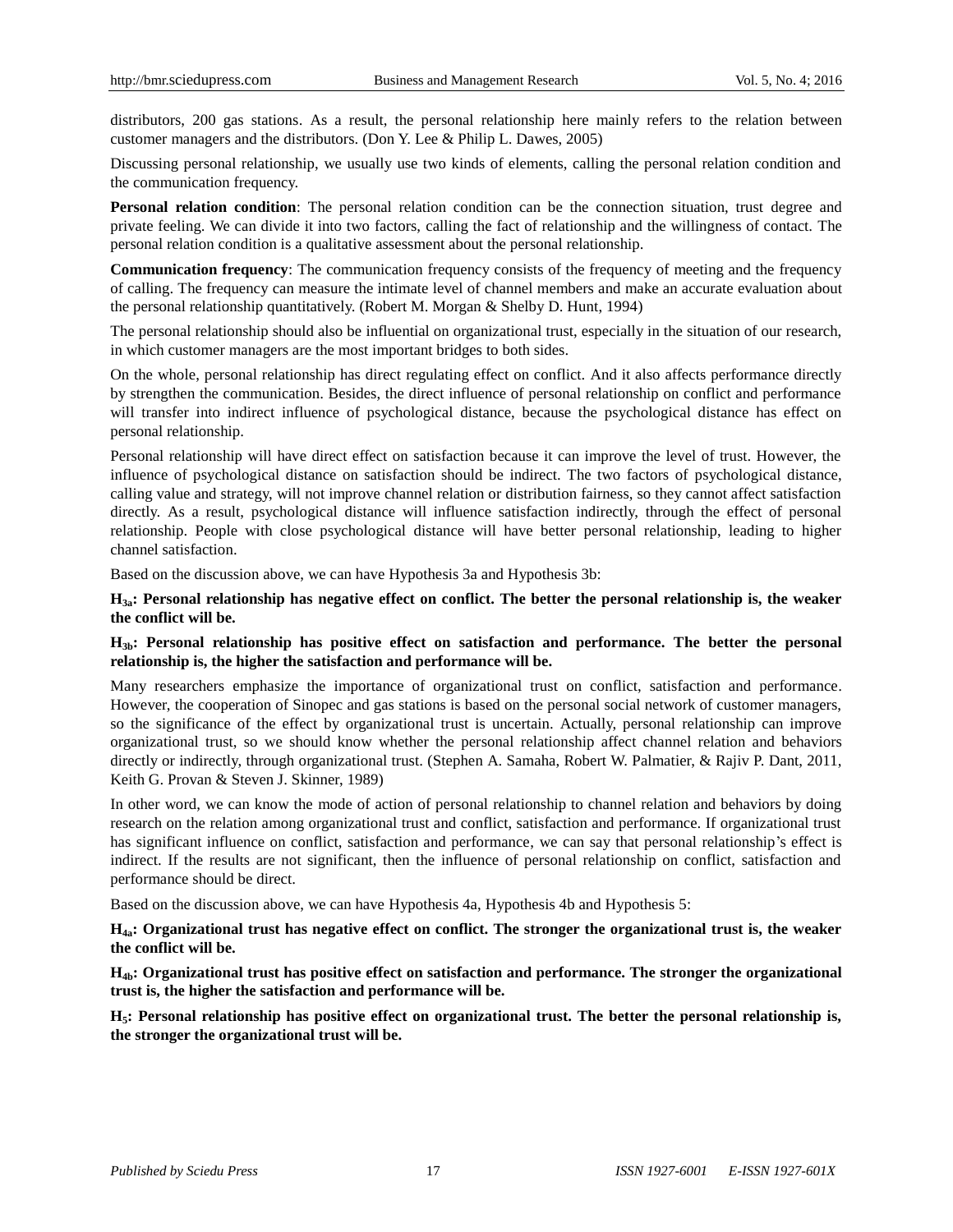Generally speaking, we can have a picture for all the hypotheses below:



#### **4. Data Analyses and Results**

The data of our study come from 200 questionnaires of gas stations. We collected these data by sending questionnaires to the principals of all the gas stations. Every question is answered by a score from 1 to 5. Score 1 means strongly disagreeing, and score 5 means strongly agreeing.

For psychological distance, we test it by two factors, calling value and strategy. About value, we ask questions such as "Whether the customer manager of Sinopec has similar commercial values with us?" About strategy, we ask questions such as "Whether do we have the same sales strategy as the customer manager of Sinopec?"

For personal relationship, we test it by two factors, calling the personal relation condition and the communication frequency. About the personal relation condition, we examine questions according to two elements, calling the fact of relationship and the willingness of contact. About the communication frequency, we examine questions according to two elements, calling the frequency of meeting and the frequency of calling.

For organizational trust, we test it by 5 dimensionalities. The reference questions are as below: 1. Is Sinopec worth being trusted? 2. Do we believe that Sinopec will treat us sincerely? 3. Will we cooperate with Sinopec, even though the contract or policy is uncertain? 4. Do we always trust the explanation from Sinopec? 5. Does Sinopec ever get benefit by damaging our interests?

For conflict, we test it by 5 dimensionalities. The reference questions are about all kinds of conflict between Sinopec and the gas stations, such as the conflict in operation policy, promises keeping, pricing, promotion and risk taking.

For satisfaction, we test it by 5 dimensionalities. The reference questions are as below: 1. Generally speaking, do we feel satisfied of Sinopec? 2. Do we admire of the contribution Sinopec made to us? 3. Are we happy to cooperate with Sinopec? 4. Do we regret about cooperating with Sinopec? 5. Do we choose Sinopec again if we make the decision another time?

For performance, we test it by 4 dimensionalities. The reference questions are about capability, skills, operation ability and knowledge.

Then let's test all the hypotheses with quantitative method.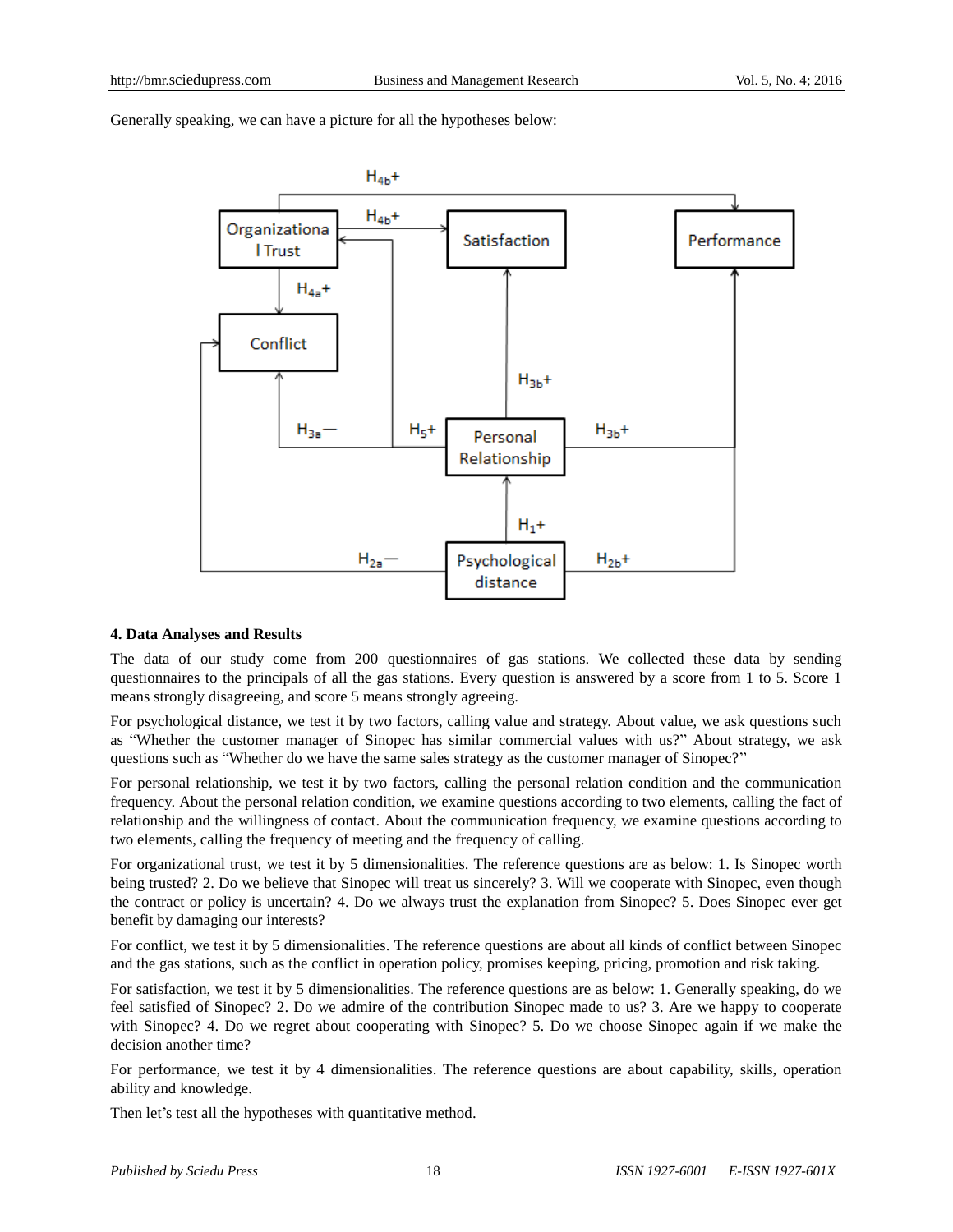## *4.1 Test 1*

In this part, we will study the influence of psychological distance on each factor of personal relationship separately. There are two factors of psychological distance, calling value and strategy. The personal relationship consists of two factors, calling the personal relation condition and the communication frequency. And the personal relation condition can be separated into two parts, the fact of relationship and the willingness of contact. At the same time, the communication frequency consists of the frequency of meeting and the frequency of calling.

In a word, we are going to test the respective influence of value and strategy on 4 factors, calling the fact of relationship, the willingness of contact, the frequency of meeting or the frequency of calling.

Firstly, let's test the effect of value and strategy on two factors of the personal relation condition, calling the fact of relationship (fact), the willingness of contact (willingness).

| fact              | Coef.               | Std. Err.            | t            | P >  t         | [95% Conf. Interval]    |                      |
|-------------------|---------------------|----------------------|--------------|----------------|-------------------------|----------------------|
| value<br>strategy | .327636<br>.1834695 | .1218921<br>.1297275 | 2.69<br>1.41 | 0.009<br>0.161 | .0855477<br>$-.0741806$ | .5697242<br>.4411196 |
| cons              | 1.892348            | .3966719             | 4.77         | 0.000          | 1.104523                | 2.680173             |
|                   |                     |                      |              |                |                         |                      |
| willingness       | Coef.               | Std. Err.            | τ            | P >  t         |                         | [95% Conf. Interval] |
| value             | .1833671            | .0895878             | 2.05         | 0.044          | .005438                 | .3612963             |
| strategy          | .3237261            | .0953467             | 3.40         | 0.001          | .1343594                | .5130929             |
| cons              | 2.115613            | .2915445             | 7.26         | 0.000          | 1.53658                 | 2.694646             |

We can see that psychological distance has significant effect on personal relation condition.

Then let's see the effect of value and strategy on two factors of the communication frequency, calling the frequency of meeting (meet) or the frequency of calling (call).

| meet     | Coef.    | Std. Err. | t    | P >  t | [95% Conf. Interval] |          |
|----------|----------|-----------|------|--------|----------------------|----------|
| value    | .5705914 | .1337918  | 4.26 | 0.000  | .3048694             | .8363135 |
| strategy | .0895848 | .1423922  | 0.63 | 0.531  | $-.1932183$          | .372388  |
| cons     | .914832  | .4353969  | 2.10 | 0.038  | .0500961             | 1.779568 |
|          |          |           |      |        |                      |          |
| call     | Coef.    | Std. Err. | τ    | P >  t | [95% Conf. Interval] |          |
|          |          |           |      |        |                      |          |
| value    | .1533706 | .1250888  | 1.23 | 0.223  | $-.0950666$          | .4018078 |
| strategy | .4073439 | .1331298  | 3.06 | 0.003  | .1429367             | .671751  |

As we can see, value has positive effect on the frequency of meeting, and strategy has positive effect on the frequency of calling.

According to the analyses above, we can say that Hypothesis 1 is supported, that is psychological distance has positive effect on personal relationship. The closer the psychological distance is, the better the personal relationship will be.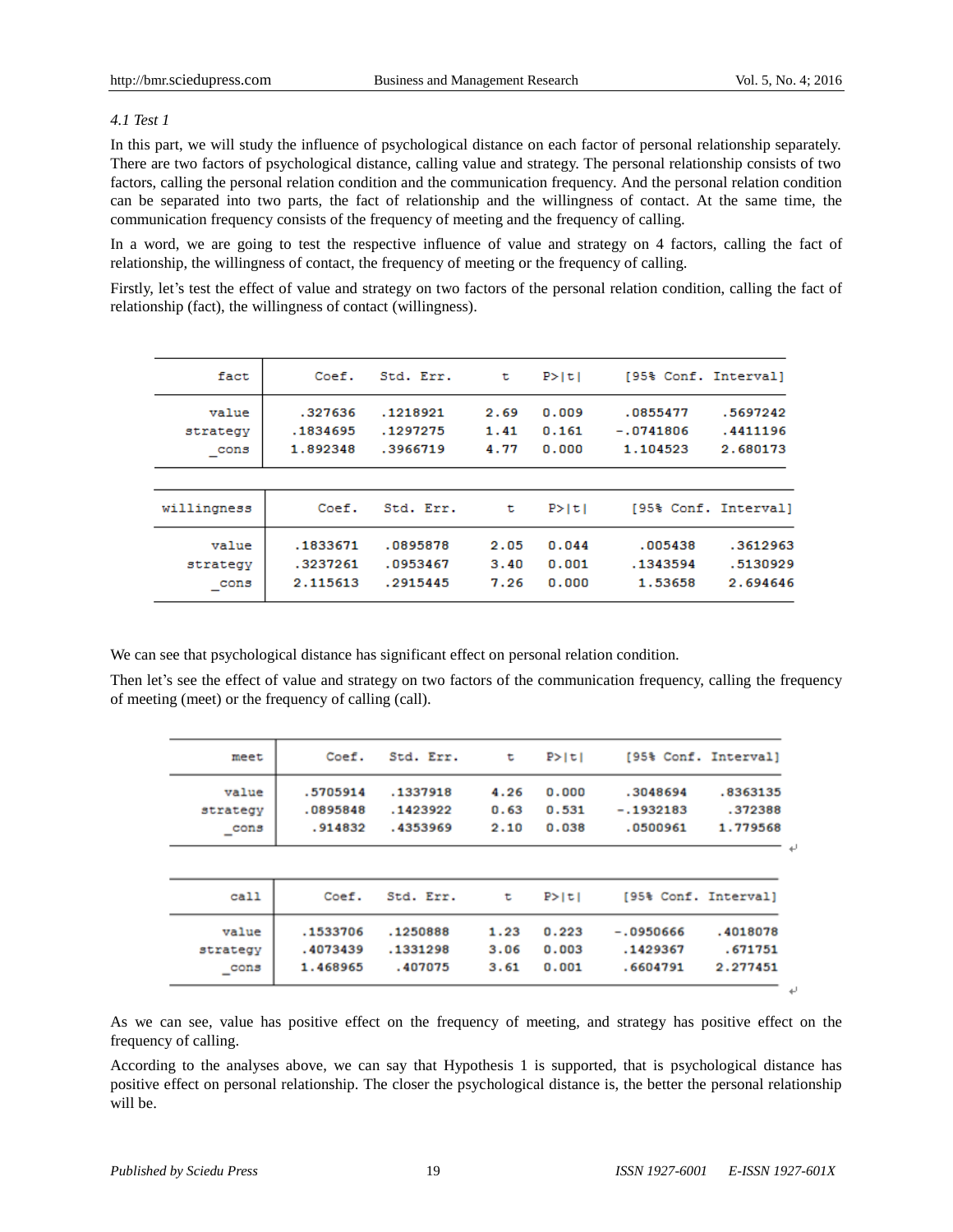## *4.2 Test 2*

First, let's study the influence of two factors of psychological distance, calling value and strategy on 5 dimensionalities of conflict.

| conflict1 | Coef.       | Std. Err. | t       | P >  t | [95% Conf. Interval] |             |
|-----------|-------------|-----------|---------|--------|----------------------|-------------|
| value     | .2874846    | .1711673  | 1.68    | 0.096  | $-.0524684$          | .6274376    |
| strategy  | $-.3658275$ | .1821702  | $-2.01$ | 0.048  | $-.7276333$          | $-.0040217$ |
| cons      | 2.547834    | .5570275  | 4.57    | 0.000  | 1.44153              | 3.654139    |
|           |             |           |         |        |                      |             |
| conflict2 | Coef.       | Std. Err. | t       | P >  t | [95% Conf. Interval] |             |
| value     | .287041     | .1794106  | 1.60    | 0.113  | $-.0692839$          | .6433659    |
| strategy  | $-.489733$  | .1909434  | $-2.56$ | 0.012  | $-.8689631$          | $-.110503$  |
| cons      | 3.124164    | .5838535  | 5.35    | 0.000  | 1.96458              | 4.283747    |
|           |             |           |         |        |                      |             |
| conflict3 | Coef.       | Std. Err. | t       | P >  t | [95% Conf. Interval] |             |
| value     | .1505821    | .1818093  | 0.83    | 0.410  | $-.2105069$          | .5116711    |
| strategy  | $-.3000624$ | .1934963  | $-1.55$ | 0.124  | $-.6843628$          | .084238     |
| cons      | 2.805893    | .5916597  | 4.74    | 0.000  | 1.630806             | 3.98098     |
|           |             |           |         |        |                      |             |
| conflict4 | Coef.       | Std. Err. | t       | P >  t | [95% Conf. Interval] |             |
| value     | .2888887    | .1869203  | 1.55    | 0.126  | $-.0823511$          | .6601284    |
| strategy  | $-.4187418$ | .1989358  | $-2.10$ | 0.038  | $-.8138455$          | $-.0236381$ |
| cons      | 2.888682    | .6082922  | 4.75    | 0.000  | 1.680561             | 4.096803    |
|           |             |           |         |        |                      |             |
| conflict5 | Coef.       | Std. Err. | t       | P >  t | [95% Conf. Interval] |             |
| value     | .3405062    | .1794014  | 1.90    | 0.061  | $-.0158004$          | .6968128    |
| strategy  | $-.5515786$ | .1909336  | $-2.89$ | 0.005  | $-.9307892$          | $-.1723679$ |
| cons      | 3.18345     | .5838236  | 5.45    | 0.000  | 2.023926             | 4.342974    |

We can see that Hypothesis 2a is partly supported, that is psychological distance has negative effect on conflict. The closer the business values are, the weaker the conflict will be.

Then let's see the influence of two factors of psychological distance, calling value and strategy on 5 dimensionalities of satisfaction.

| satisf1  | Coef.    | Std. Err. t P>ItI |      |       |             | [95% Conf. Interval] |
|----------|----------|-------------------|------|-------|-------------|----------------------|
| value    | .1433328 | .1188878          | 1.21 | 0.231 | $-.0927886$ | .3794543             |
| strategy | .3950196 | .1265301          | 3.12 | 0.002 | .1437198    | .6463194             |
| cons     | 1.882837 | .3868951          | 4.87 | 0.000 | 1.11443     | 2.651244             |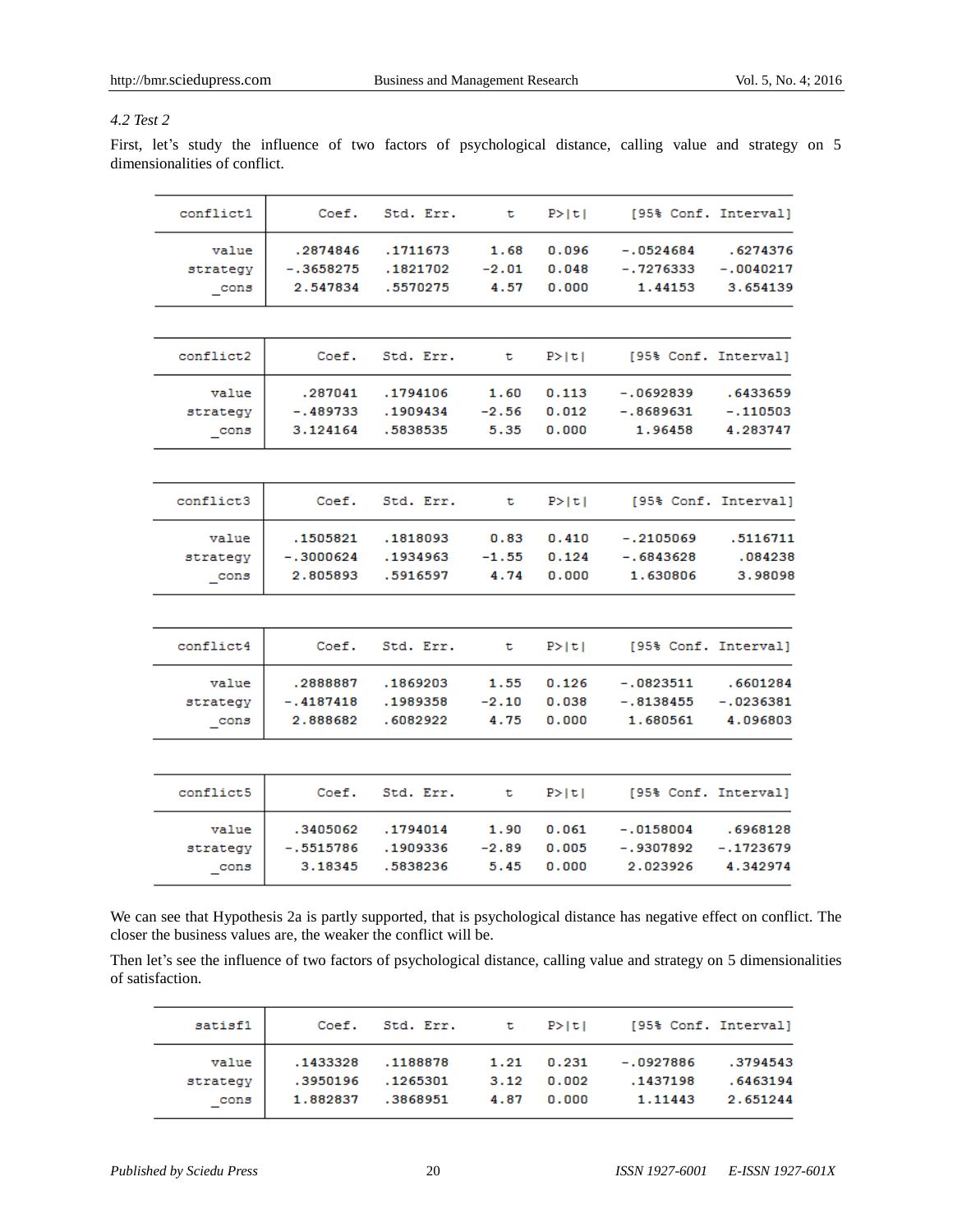| satisf2  | Coef.    | Std. Err. | τ    | P >  t | [95% Conf. Interval] |          |
|----------|----------|-----------|------|--------|----------------------|----------|
| value    | .2921501 | .1061862  | 2.75 | 0.007  | .0812551             | .5030451 |
| strategy | .4427176 | .1130121  | 3.92 | 0.000  | .2182659             | .6671693 |
| cons     | 1.003359 | .3455605  | 2.90 | 0.005  | .317046              | 1.689672 |
|          |          |           |      |        |                      |          |
| satisf3  | Coef.    | Std. Err. | τ    | P >  t | [95% Conf. Interval] |          |
| value    | .2610519 | .0939306  | 2.78 | 0.007  | .0744975             | .4476062 |
| strategy | .2241083 | .0999686  | 2.24 | 0.027  | .025562              | .4226547 |
| cons     | 2.304518 | .3056772  | 7.54 | 0.000  | 1.697417             | 2.91162  |
|          |          |           |      |        |                      |          |
| satisf4  | Coef.    | Std. Err. | τ    | P >  t | [95% Conf. Interval] |          |
| value    | .2694419 | .0925475  | 2.91 | 0.005  | .0856347             | .4532491 |
| strategy | .2047834 | .0984966  | 2.08 | 0.040  | .0091608             | .4004061 |
| cons     | 2.317013 | .301176   | 7.69 | 0.000  | 1.718852             | 2.915175 |
|          |          |           |      |        |                      |          |
| satisf5  | Coef.    | Std. Err. | τ    | P >  t | [95% Conf. Interval] |          |
| value    | .2502925 | .09652    | 2.59 | 0.011  | .0585954             | .4419896 |
| strategy | .3014762 | .1027245  | 2.93 | 0.004  | .0974564             | .5054959 |
| cons     | 2.029343 | .3141039  | 6.46 | 0.000  | 1.405506             | 2.653181 |

Next, we can test the influence of two factors of psychological distance, calling value and strategy on 4 dimensionalities of performance.

| performance1 | Coef.    | Std. Err. | τ     | P >  t | [95% Conf. Interval] |          |
|--------------|----------|-----------|-------|--------|----------------------|----------|
| value        | .2139048 | .0737542  | 2.90  | 0.005  | .0674225             | .360387  |
| strategy     | .2978394 | .0784953  | 3.79  | 0.000  | .141941              | .4537377 |
| cons         | 2.279046 | .2400174  | 9.50  | 0.000  | 1.802351             | 2.755741 |
| performance2 | Coef.    | Std. Err. | t     | P >  t | [95% Conf. Interval] |          |
| value        | .2026872 | .072703   | 2.79  | 0.006  | .0582927             | .3470816 |
| strategy     | .2362278 | .0773765  | 3.05  | 0.003  | .0825515             | .3899042 |
| cons         | 2.566233 | .2365964  | 10.85 | 0.000  | 2.096332             | 3.036134 |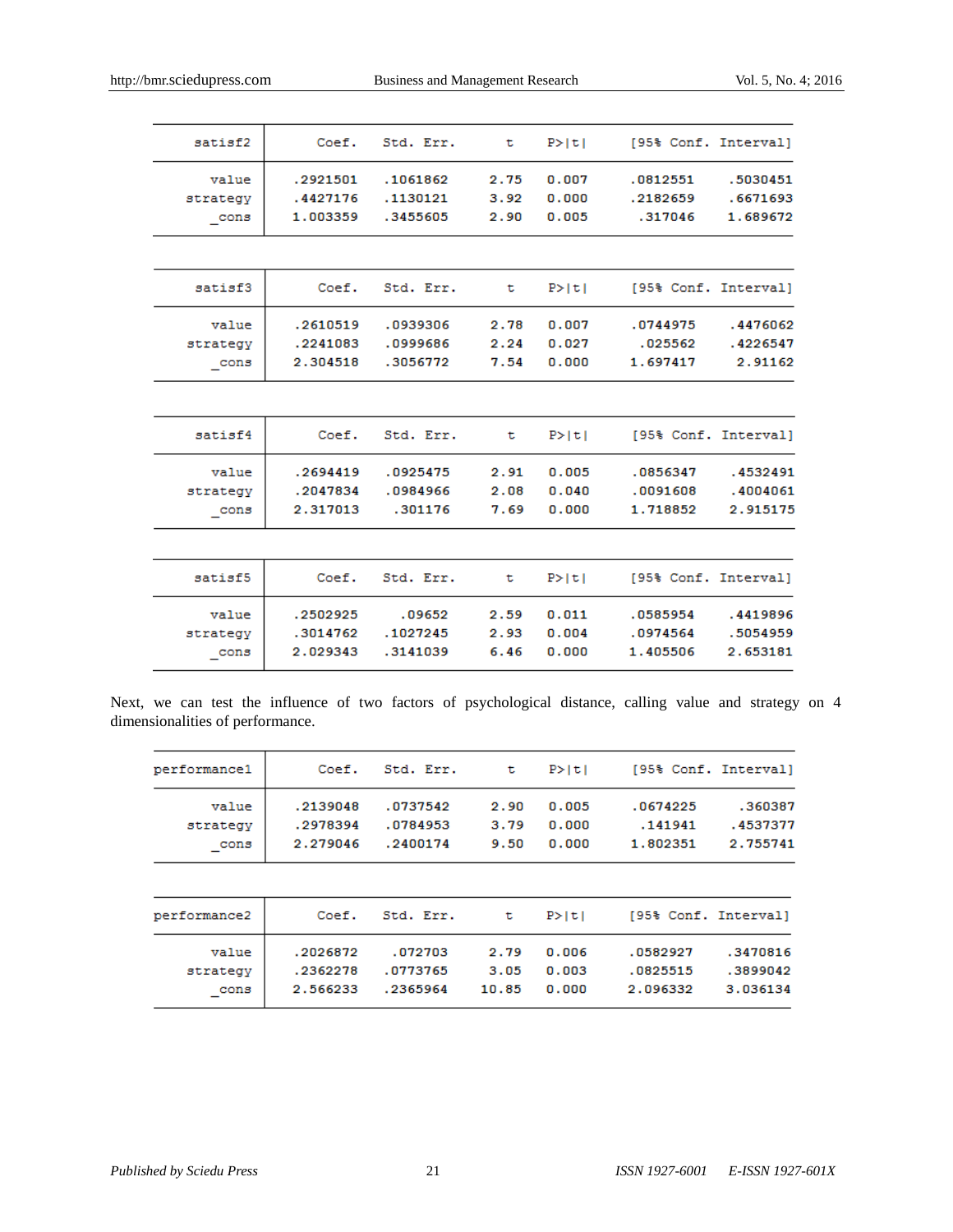| performance3      | Coef.                | Std. Err.            | τ            | P >  t         | [95% Conf. Interval]  |                      |
|-------------------|----------------------|----------------------|--------------|----------------|-----------------------|----------------------|
| value<br>strategy | .1698095<br>.3503052 | .0892909<br>.0950307 | 1.90<br>3.69 | 0.060<br>0.000 | $-.00753$<br>.1615661 | .3471489<br>.5390443 |
| cons              | 2.168054             | .2905782             | 7.46         | 0.000          | 1.590941              | 2.745168             |
|                   |                      |                      |              |                |                       |                      |
| performance4      | Coef.                | Std. Err.            | t            | P >  t         | [95% Conf. Interval]  |                      |
| value<br>strategy | .2640062<br>.2690178 | .0854382<br>.0909304 | 3.09<br>2.96 | 0.003<br>0.004 | .0943184<br>.0884222  | .4336939<br>.4496133 |
| cons              | 2.125885             | .2780406             | 7.65         | 0.000          | 1.573672              | 2.678097             |

As we can see, value and strategy both have positive effect on satisfaction and performance. So we can conclude that Hypothesis 2b is supported, that is psychological distance has positive effect on satisfaction and performance. The closer the psychological distance is, the higher the satisfaction and performance will be. Here the influence of psychological distance on performance is indirect.

#### *4.3 Test 3*

In this part, we will study the influence of two factors of personal relationship, calling the personal relation condition and the communication frequency on 5 dimensionalities of conflict.

Because the personal relation condition and the communication frequency both have two elements, we can have the results of the regressions below:

| conflict1        | Coef.       | Std. Err. | t       | P >  t | [95% Conf. Interval] |          |
|------------------|-------------|-----------|---------|--------|----------------------|----------|
| fact             | .092529     | .2138151  | 0.43    | 0.666  | $-.3322519$          | .51731   |
| willingness      | $-.2315638$ | .2847844  | $-0.81$ | 0.418  | $-.7973378$          | .3342101 |
| meet             | .0200954    | .1926888  | 0.10    | 0.917  | $-.3627146$          | .4029054 |
| call             | .03595      | .1998606  | 0.18    | 0.858  | $-.3611079$          | .4330079 |
| $_{\text{cons}}$ | 2.59988     | .7486705  | 3.47    | 0.001  | 1.112516             | 4.087245 |
|                  |             |           |         |        |                      |          |
| conflict2        | Coef.       | Std. Err. | τ       | P >  t | [95% Conf. Interval] |          |
| fact             | .1584825    | .2264489  | 0.70    | 0.486  | $-.2913978$          | .6083629 |
| willingness      | $-.2608497$ | .3016117  | $-0.86$ | 0.389  | $-.860054$           | .3383546 |
| meet             | .144688     | .2040744  | 0.71    | 0.480  | $-.2607414$          | .5501175 |
| call             | $-.1504564$ | .2116699  | $-0.71$ | 0.479  | $-.5709756$          | .2700629 |
| $_{\rm -}$ cons  | 2.800143    | .7929078  | 3.53    | 0.001  | 1.224893             | 4.375392 |
|                  |             |           |         |        |                      |          |
| conflict3        | Coef.       | Std. Err. | t       | P >  t | [95% Conf. Interval] |          |
| fact             | $-.1048198$ | .2254454  | $-0.46$ | 0.643  | $-.5527063$          | .3430668 |
| willingness      | .0697006    | .300275   | 0.23    | 0.817  | $-.5268482$          | .6662494 |
| meet             | .027325     | .20317    | 0.13    | 0.893  | $-.3763076$          | .4309577 |
| call             | $-.0801388$ | .2107318  | $-0.38$ | 0.705  | $-.4987944$          | .3385167 |
| $_{\text{cons}}$ | 2.520489    | .7893938  | 3.19    | 0.002  | .9522203             | 4.088758 |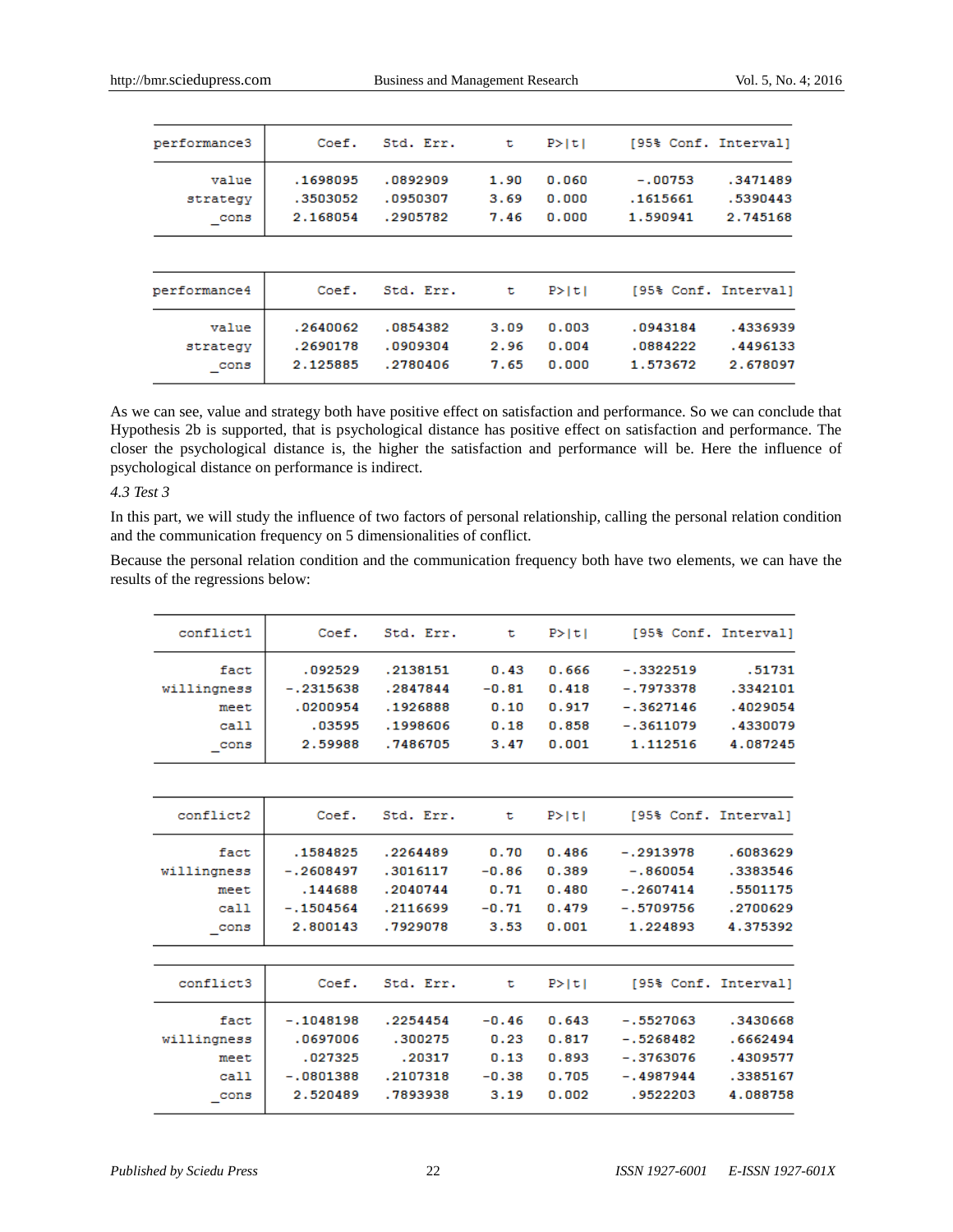| conflict4        | Coef.       | Std. Err. | τ       | P >  t | [95% Conf. Interval] |          |
|------------------|-------------|-----------|---------|--------|----------------------|----------|
| fact             | .0418284    | .2336286  | 0.18    | 0.858  | $-.4223156$          | .5059724 |
| willingness      | $-.2023313$ | .3111744  | $-0.65$ | 0.517  | $-.8205336$          | .4158711 |
| meet             | .1184306    | .2105447  | 0.56    | 0.575  | $-.2998531$          | .5367144 |
| call             | $-.1211517$ | .218381   | $-0.55$ | 0.580  | $-.5550036$          | .3127003 |
| $_{\text{cons}}$ | 3.049204    | .8180473  | 3.73    | 0.000  | 1.42401              | 4.674397 |
|                  |             |           |         |        |                      |          |
| conflict5        | Coef.       | Std. Err. | t       | P >  t | [95% Conf. Interval] |          |
| fact             | .1409999    | .2274436  | 0.62    | 0.537  | $-.3108565$          | .5928562 |
| willingness      | $-.3427134$ | .3029365  | $-1.13$ | 0.261  | $-.9445496$          | .2591228 |
| meet             | .1375927    | .2049708  | 0.67    | 0.504  | $-.2696175$          | .5448028 |
| call             | $-.1596501$ | .2125996  | $-0.75$ | 0.455  | $-.5820164$          | .2627161 |
| cons             | 3.283596    | .7963905  | 4.12    | 0.000  | 1.701427             | 4.865764 |
|                  |             |           |         |        |                      |          |

As we can see, personal relationship does not have significant effect on conflict, so Hypothesis 3a is refused.

Then let's see the influence of two factors of personal relationship, calling the personal relation condition and the communication frequency on 5 dimensionalities of satisfaction.

| satisf2          | Coef.       | Std. Err. | t.      | P >  t | [95% Conf. Interval] |          |
|------------------|-------------|-----------|---------|--------|----------------------|----------|
| fact             | $-.0127197$ | .1500997  | $-0.08$ | 0.933  | $-.3109191$          | .2854796 |
| willingness      | .5092147    | .1999207  | 2.55    | 0.013  | .1120373             | .9063922 |
| meet             | .0950924    | .135269   | 0.70    | 0.484  | $-.173643$           | .3638279 |
| call             | .0976455    | .1403036  | 0.70    | 0.488  | $-.181092$           | .3763831 |
| $_{\text{cons}}$ | 1.154116    | .5255721  | 2.20    | 0.031  | .1099756             | 2.198257 |
|                  |             |           |         |        |                      |          |
| satisf3          | Coef.       | Std. Err. | τ       | P >  t | [95% Conf. Interval] |          |
| fact             | .198383     | .1230708  | 1.61    | 0.110  | $-.0461186$          | .4428846 |
| willingness      | .019931     | .1639203  | 0.12    | 0.903  | $-.3057254$          | .3455874 |
| meet             | .0785018    | .1109106  | 0.71    | 0.481  | $-.1418416$          | .2988451 |
| call             | .1531314    | .1150386  | 1.33    | 0.187  | $-.0754129$          | .3816757 |
| $_{\text{cons}}$ | 2.51237     | .4309306  | 5.83    | 0.000  | 1.656251             | 3.368489 |
|                  |             |           |         |        |                      |          |
| satisf4          | Coef.       | Std. Err. | t       | P >  t | [95% Conf. Interval] |          |
| fact             | .1349074    | .1160981  | 1.16    | 0.248  | $-.0957418$          | .3655565 |
| willingness      | .2321871    | .1546333  | 1.50    | 0.137  | $-.0750189$          | .5393932 |
| meet             | .1380311    | .1046269  | 1.32    | 0.190  | $-.0698285$          | .3458907 |
| ca11             | .0193032    | .108521   | 0.18    | 0.859  | $-.1962928$          | .2348992 |
| $_{\text{cons}}$ | 2.140833    | .4065159  | 5.27    | 0.000  | 1.333218             | 2.948448 |
|                  |             |           |         |        |                      |          |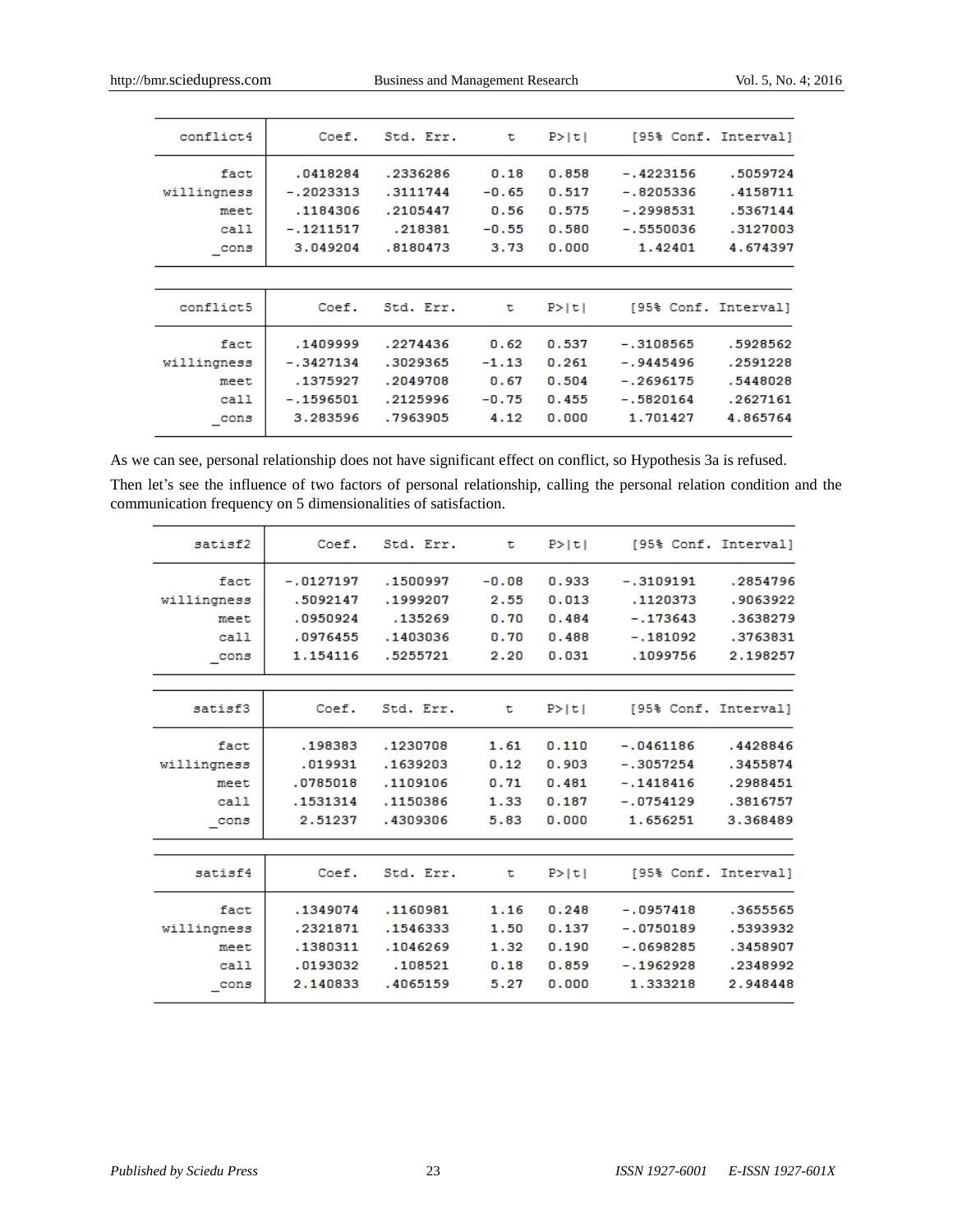| satisf5     | Coef.    | Std. Err. | t.   | P >  t |             | [95% Conf. Interval] |
|-------------|----------|-----------|------|--------|-------------|----------------------|
| fact        | .2639671 | .1230742  | 2.14 | 0.035  | .0194587    | .5084755             |
| willingness | .1745605 | .1639249  | 1.06 | 0.290  | $-.151105$  | .5002259             |
| meet        | .0875709 | .1109137  | 0.79 | 0.432  | $-.1327786$ | .3079204             |
| call        | .0549151 | .1150418  | 0.48 | 0.634  | $-.1736356$ | .2834658             |
| cons        | 1.941619 | .4309426  | 4.51 | 0.000  | 1.085476    | 2.797761             |

We can see that personal relationship does not have a significant effect on satisfaction.

Next, we can test the influence of two factors of personal relationship, calling the personal relation condition and the communication frequency on 4 dimensionalities of performance.

| performance1     | Coef.       | Std. Err. | t       | P >  t | [95% Conf. Interval] |          |
|------------------|-------------|-----------|---------|--------|----------------------|----------|
| fact             | .1551544    | .0936582  | 1.66    | 0.101  | $-.030914$           | .3412227 |
| willingness      | .3396853    | .1247452  | 2.72    | 0.008  | .0918573             | .5875134 |
| meet             | .0818964    | .0844042  | 0.97    | 0.335  | $-.0857873$          | .2495801 |
| ca11             | $-.0156576$ | .0875457  | $-0.18$ | 0.858  | $-.1895823$          | .1582671 |
| cons             | 2.060099    | .3279429  | 6.28    | 0.000  | 1.408584             | 2.711615 |
|                  |             |           |         |        |                      |          |
| performance2     | Coef.       | Std. Err. | t       | P >  t | [95% Conf. Interval] |          |
| fact             | .2032875    | .0822561  | 2.47    | 0.015  | .0398714             | .3667036 |
| willingness      | .20499      | .1095585  | 1.87    | 0.065  | $-.0126671$          | .422647  |
| meet             | .0954735    | .0741287  | 1.29    | 0.201  | $-.0517961$          | .2427431 |
| call             | .0685547    | .0768877  | 0.89    | 0.375  | $-.0841961$          | .2213056 |
| $_{\text{cons}}$ | 2.069568    | .2880186  | 7.19    | 0.000  | 1.497369             | 2.641767 |
| performance3     | Coef.       | Std. Err. | t       | P >  t | [95% Conf. Interval] |          |
| fact             | .0730788    | .1141045  | 0.64    | 0.524  | $-.1536097$          | .2997673 |
| willingness      | .4230609    | .151978   | 2.78    | 0.007  | .1211302             | .7249917 |
| meet             | $-.0003605$ | .1028303  | $-0.00$ | 0.997  | $-.2046508$          | .2039298 |
| call             | .0960322    | .1066575  | 0.90    | 0.370  | $-.1158617$          | .307926  |
| $_{\text{cons}}$ | 1.838357    | .3995353  | 4.60    | 0.000  | 1.04461              | 2.632103 |
|                  |             |           |         |        |                      |          |
| performance4     | Coef.       | Std. Err. | t       | P >  t | [95% Conf. Interval] |          |
| fact             | .3086588    | .1100146  | 2.81    | 0.006  | .0900956             | .527222  |
| willingness      | .1525226    | .1465306  | 1.04    | 0.301  | $-.1385859$          | .4436311 |
| meet             | .0361516    | .0991445  | 0.36    | 0.716  | $-.1608162$          | .2331194 |
| ca11             | .0463965    | .1028346  | 0.45    | 0.653  | $-.1579023$          | .2506953 |
| cons             | 2.08946     | .3852145  | 5.42    | 0.000  | 1.324164             | 2.854755 |

We can see that the personal relation condition has significant effect on performance, but the communication frequency does not have significant effect on performance.

Generally speaking, Hypothesis 3b is partly supported, that is personal relationship does not have significant influence on satisfaction, but the personal relation condition has significant influence on performance, meaning that personal relationship may have effect on performance.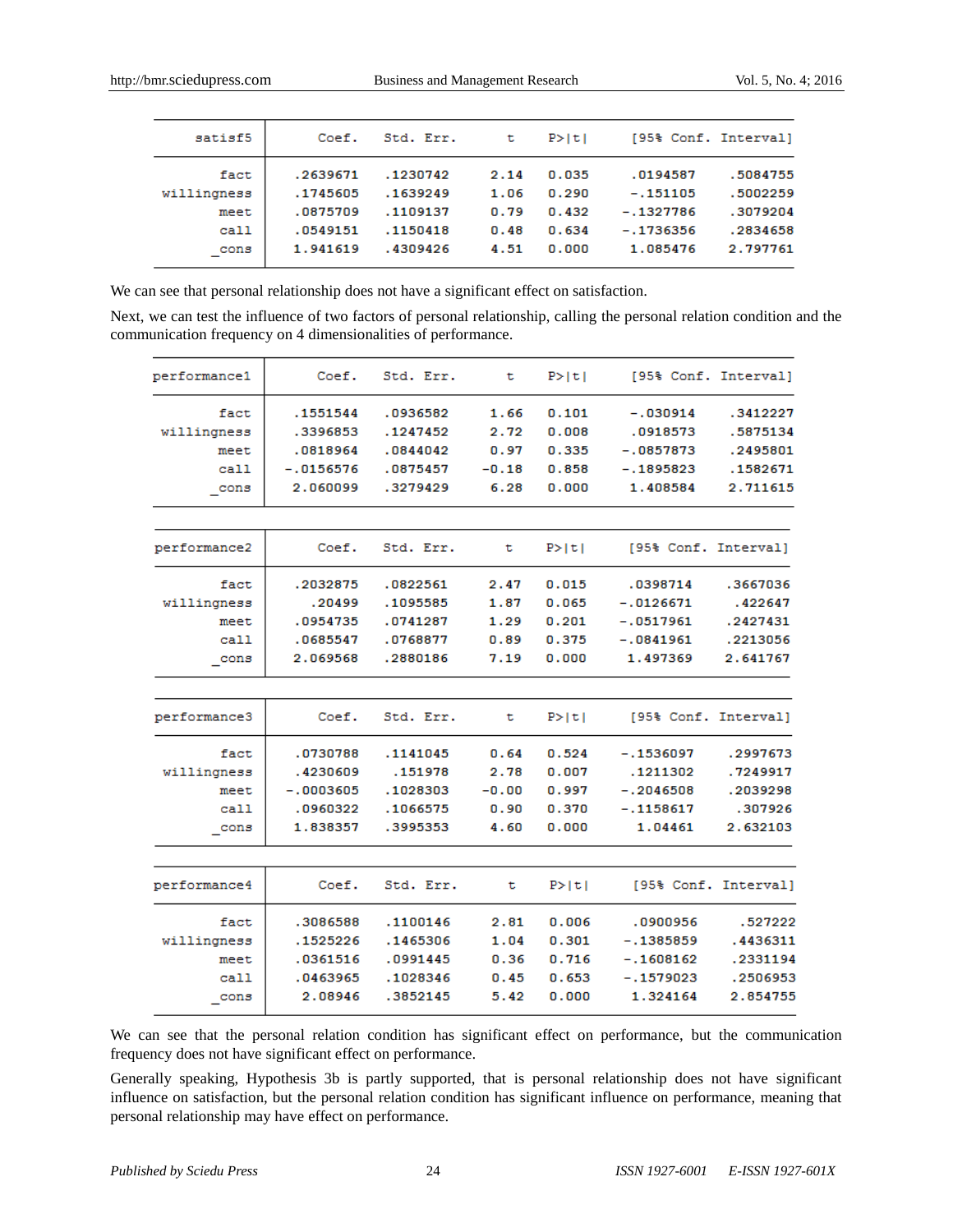## *4.4 Test 4*

In this part, we will study the influence of 5 elements of organizational trust on 5 dimensionalities of conflict.

| conflict1        | Coef.       | Std. Err. | τ       | P >  t | [95% Conf. Interval] |                      |
|------------------|-------------|-----------|---------|--------|----------------------|----------------------|
| CT <sub>1</sub>  | $-.1352913$ | .176293   | $-0.77$ | 0.445  | $-.4855817$          | .2149992             |
| CT <sub>2</sub>  | $-.1549765$ | .2092745  | $-0.74$ | 0.461  | $-.5708005$          | .2608475             |
| CT <sub>3</sub>  | .3560126    | .1709457  | 2.08    | 0.040  | .0163471             | .695678              |
| CT <sub>4</sub>  | $-0089387$  | .1784538  | $-0.05$ | 0.960  | $-.3635225$          | .3456451             |
| CT <sub>5</sub>  | -.3218586   | .1795909  | $-1.79$ | 0.077  | $-.678702$           | .0349847             |
| $_{\text{cons}}$ | 3.275066    | .6621426  | 4.95    | 0.000  | 1.959403             | 4.590729             |
|                  |             |           |         |        |                      |                      |
| conflict2        | Coef.       | Std. Err. | τ       | P >  t | [95% Conf. Interval] |                      |
| CT <sub>1</sub>  | .0490169    | .1852163  | 0.26    | 0.792  | $-.3190039$          | .4170376             |
| CT2              | -.2929123   | .2198672  | $-1.33$ | 0.186  | -.7297837            | .1439591             |
| CT <sub>3</sub>  | .1322758    | .1795983  | 0.74    | 0.463  | -.2245822            | .4891338             |
| CT <sub>4</sub>  | -.0979653   | .1874864  | $-0.52$ | 0.603  | -.4704968            | .2745661             |
| CT <sub>5</sub>  | -.2457353   | .1886811  | $-1.30$ | 0.196  | -.6206407            | .12917               |
| cons             | 4.061859    | .6956576  | 5.84    | 0.000  | 2.679603             | 5.444116             |
|                  |             |           |         |        |                      |                      |
| conflict3        | Coef.       | Std. Err. | t       | P >  t |                      | [95% Conf. Interval] |
| CT1              | $-.174658$  | .1910919  | $-0.91$ | 0.363  | $-.5543535$          | .2050376             |
| CT <sub>2</sub>  | -.1138842   | .2268421  | $-0.50$ | 0.617  | $-.5646146$          | .3368461             |
| CT <sub>3</sub>  | .2377845    | .1852957  | 1.28    | 0.203  | $-.1303941$          | .6059632             |
| CT <sub>4</sub>  | -.1059163   | .1934341  | $-0.55$ | 0.585  | $-.4902656$          | .2784331             |
| CT <sub>5</sub>  | -.0877298   | .1946667  | $-0.45$ | 0.653  | $-.4745283$          | .2990688             |
| $_{\text{cons}}$ | 3.22681     | . 7177261 | 4.50    | 0.000  | 1.800703             | 4.652916             |
|                  |             |           |         |        |                      |                      |
| conflict4        | Coef.       | Std. Err. | t       | P >  t | [95% Conf. Interval] |                      |
| CT1              | $-.181845$  | .1984408  | $-0.92$ | 0.362  | $-.5761426$          | .2124527             |
| CT <sub>2</sub>  | $-.0771045$ | .2355658  | $-0.33$ | 0.744  | $-.5451688$          | .3909597             |
| CT <sub>3</sub>  | .1649725    | .1924217  | 0.86    | 0.394  | -.2173654            | .5473103             |
| CT <sub>4</sub>  | .0374324    | .200873   | 0.19    | 0.853  | -.3616981            | .4365628             |
| CT <sub>5</sub>  | -.2184608   | .2021531  | $-1.08$ | 0.283  | -.6201346            | . 183213             |
| $\_cons$         | 3.477159    | .745328   | 4.67    | 0.000  | 1.996208             | 4.958109             |
|                  |             |           |         |        |                      |                      |
| conflict5        | Coef.       | Std. Err. | t       | P >  t |                      | [95% Conf. Interval] |
| CT1              | -.1717019   | .1899055  | $-0.90$ | 0.368  | $-.5490401$          | .2056362             |
| CT <sub>2</sub>  | -.0252017   | .2254337  | $-0.11$ | 0.911  | $-.4731336$          | .4227303             |
| CT <sub>3</sub>  | $-.0853803$ | .1841453  | $-0.46$ | 0.644  | $-.451273$           | .2805125             |
| CT <sub>4</sub>  | .0513673    | .1922331  | 0.27    | 0.790  | $-.3305958$          | .4333304             |
| CT <sub>5</sub>  | -.2206927   | .1934581  | $-1.14$ | 0.257  | $-.6050898$          | .1637043             |
| cons             | 4.123752    | .71327    | 5.78    | 0.000  | 2.7065               | 5.541004             |
|                  |             |           |         |        |                      |                      |

As we can see, all of the 5 elements of organizational trust do not have significant effect on conflict, so Hypothesis 4a is refused.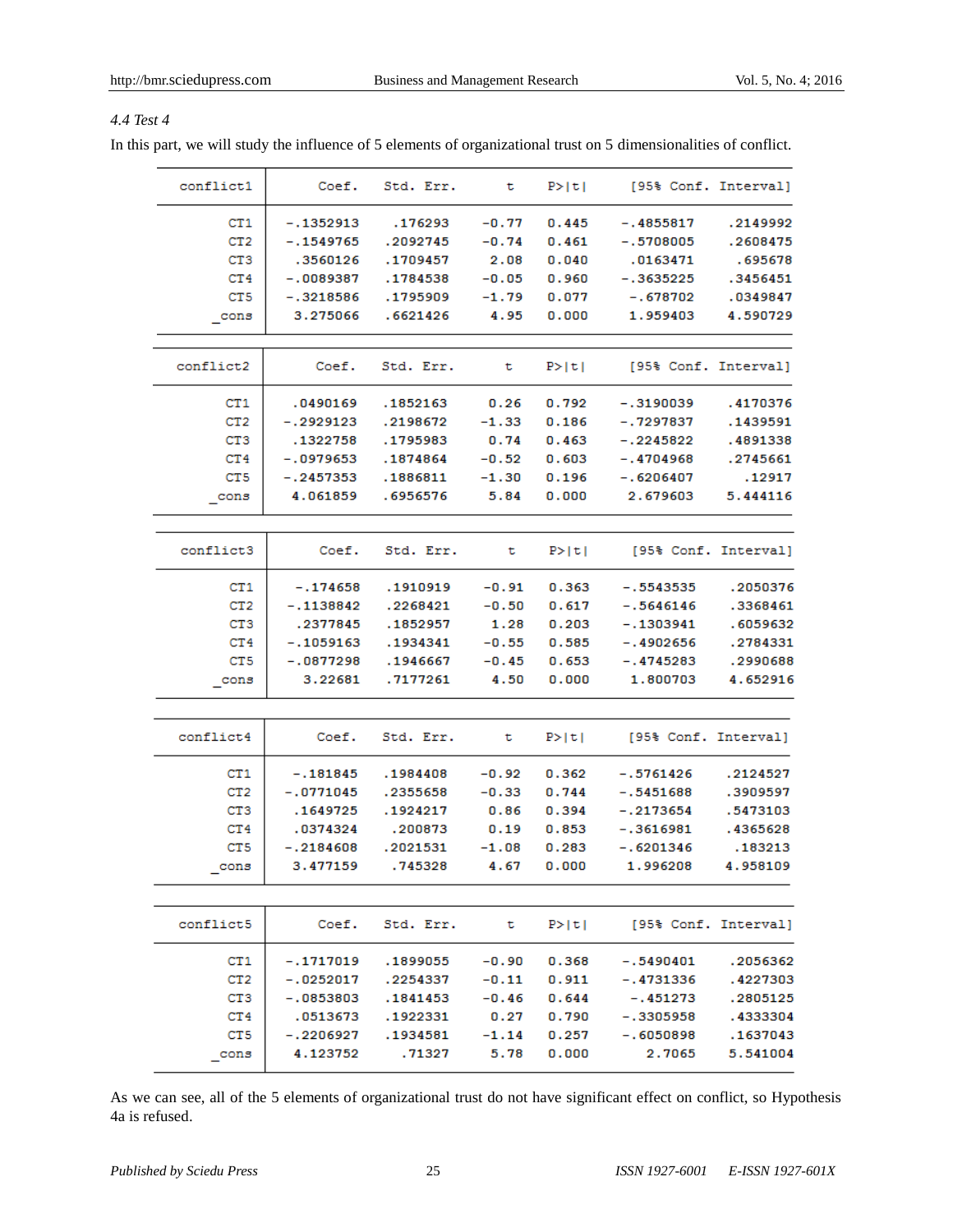| satisf1          | Coef.       | Std. Err. | τ       | P >  t | [95% Conf. Interval] |          |
|------------------|-------------|-----------|---------|--------|----------------------|----------|
| CT1              | .1411588    | .1247239  | 1.13    | 0.261  | -.1066649            | .3889825 |
| CT <sub>2</sub>  | .2349973    | .1480577  | 1.59    | 0.116  | $-.0591902$          | .5291847 |
| CT <sub>3</sub>  | .056344     | .1209408  | 0.47    | 0.642  | $-.1839628$          | .2966507 |
| CT <sub>4</sub>  | .1417894    | .1262526  | 1.12    | 0.264  | $-.1090718$          | .3926506 |
| CT <sub>5</sub>  | .0541656    | .1270571  | 0.43    | 0.671  | -.1982942            | .3066254 |
| cons             | 1.456768    | .4684531  | 3.11    | 0.003  | .5259613             | 2.387574 |
|                  |             |           |         |        |                      |          |
| satisf2          | Coef.       | Std. Err. | t       | P >  t | [95% Conf. Interval] |          |
| CT1              | .3407237    | .1103471  | 3.09    | 0.003  | .1214663             | .5599811 |
| CT <sub>2</sub>  | .0357497    | .1309913  | 0.27    | 0.786  | $-.2245272$          | .2960266 |
| CT <sub>3</sub>  | $-.055277$  | .1070001  | $-0.52$ | 0.607  | $-.2678839$          | .15733   |
| CT <sub>4</sub>  | .2941462    | .1116996  | 2.63    | 0.010  | .0722014             | .516091  |
| CT <sub>5</sub>  | .189045     | .1124114  | 1.68    | 0.096  | $-.034314$           | .4124041 |
| $_{\text{cons}}$ | .6432513    | .4144551  | 1.55    | 0.124  | $-.1802623$          | 1.466765 |
|                  |             |           |         |        |                      |          |
| satisf3          | Coef.       | Std. Err. | τ       | P >  t | [95% Conf. Interval] |          |
| CT <sub>1</sub>  | .0443438    | .0945404  | 0.47    | 0.640  | $-.143506$           | .2321935 |
| CT <sub>2</sub>  | .239031     | .1122274  | 2.13    | 0.036  | .0160377             | .4620244 |
| CT3              | .003745     | .0916728  | 0.04    | 0.968  | -.1784069            | .1858969 |
| CT4              | .2259346    | .0956992  | 2.36    | 0.020  | .0357824             | .4160868 |
| CT <sub>5</sub>  | .0571498    | .096309   | 0.59    | 0.554  | $-.1342141$          | .2485137 |
| cons             | 1.93058     | .3550863  | 5.44    | 0.000  | 1.225031             | 2.636129 |
|                  |             |           |         |        |                      |          |
| satisf4          | Coef.       | Std. Err. | t       | P >  t | [95% Conf. Interval] |          |
| CT <sub>1</sub>  | .1397287    | .0854122  | 1.64    | 0.105  | $-.0299835$          | .3094408 |
| CT2              | .1380794    | .1013914  | 1.36    | 0.177  | $-.0633832$          | .3395419 |
| CT <sub>3</sub>  | .061894     | .0828215  | 0.75    | 0.457  | $-.1026705$          | .2264585 |
| CT4              | .1547647    | .0864591  | 1.79    | 0.077  | $-.0170276$          | .326557  |
| CT5              | . 1533574   | .08701    | 1.76    | 0.081  | -.0195296            | .3262444 |
| cons             | 1.587       | .3208014  | 4.95    | 0.000  | .9495744             | 2.224426 |
|                  |             |           |         |        |                      |          |
| satisf5          | Coef.       | Std. Err. | t       | P >  t | [95% Conf. Interval] |          |
| CT <sub>1</sub>  | .4208166    | .0984634  | 4.27    | 0.000  | .2251719             | .6164613 |
| CT2              | -.0613711   | .1168843  | $-0.53$ | 0.601  | $-.2936176$          | .1708755 |
| CT <sub>3</sub>  | $-.0239303$ | .0954768  | $-0.25$ | 0.803  | $-.2136407$          | .1657801 |
| CT <sub>4</sub>  | .1025527    | .0996702  | 1.03    | 0.306  | $-.0954899$          | .3005953 |
| CT <sub>5</sub>  | .1770841    | .1003054  | 1.77    | 0.081  | $-.0222205$          | .3763887 |
| cons             | 1.658785    | .3698207  | 4.49    | 0.000  | .9239591             | 2.393611 |

| Then we can see the influence of 5 elements of organizational trust on 5 dimensionalities of satisfaction. |
|------------------------------------------------------------------------------------------------------------|
|------------------------------------------------------------------------------------------------------------|

We cannot see significant effect of organizational trust on satisfaction.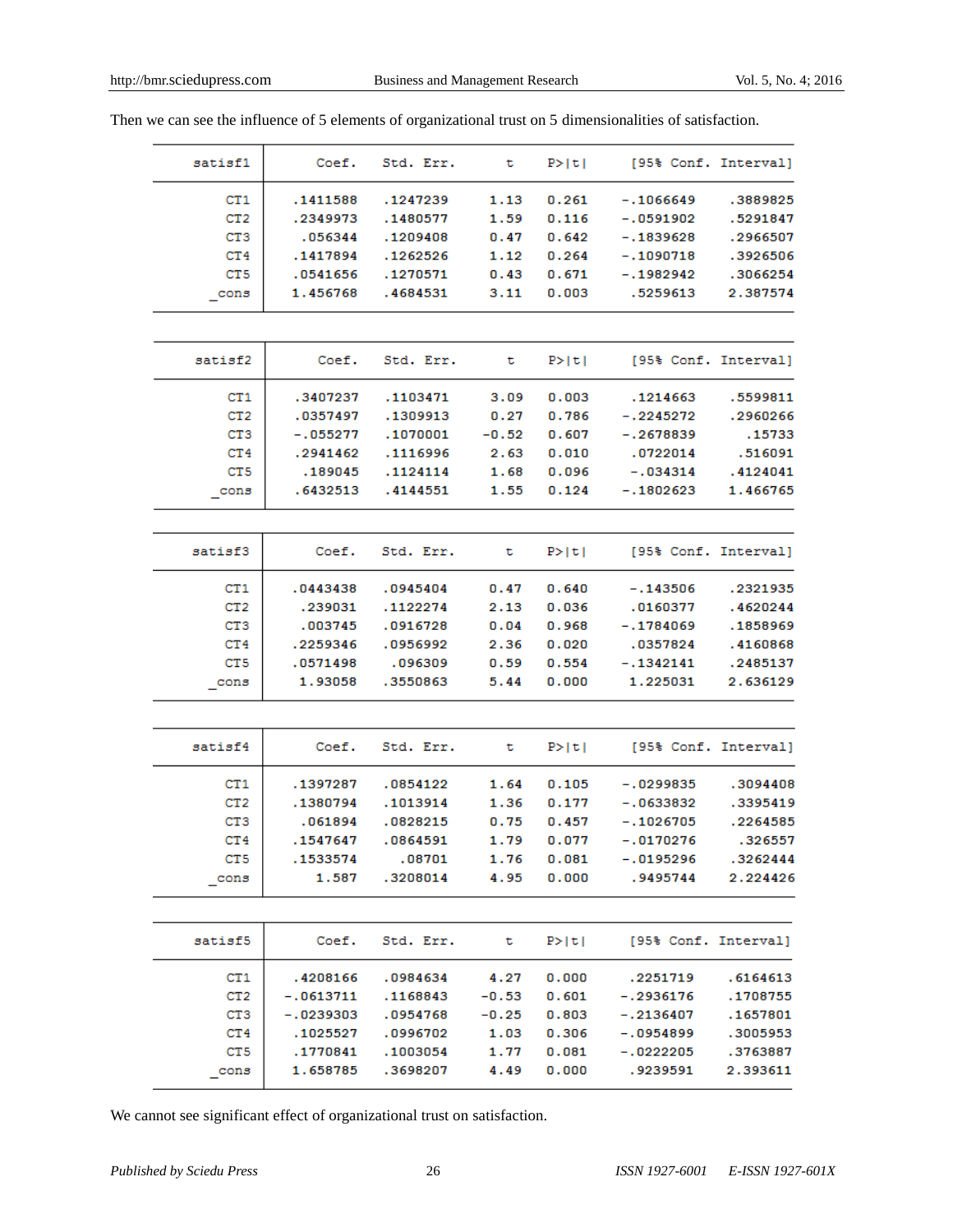| performance1     | Coef.       | Std. Err. | τ       | P >  t | [95% Conf. Interval] |             |
|------------------|-------------|-----------|---------|--------|----------------------|-------------|
| CT <sub>1</sub>  | .2896502    | .0861693  | 3.36    | 0.001  | .1184336             | .4608668    |
| CT2              | $-.039043$  | .1022902  | $-0.38$ | 0.704  | $-.2422914$          | .1642054    |
| CT <sub>3</sub>  | .1061021    | .0835556  | 1.27    | 0.207  | $-.0599211$          | .2721254    |
| CT <sub>4</sub>  | .1848393    | .0872255  | 2.12    | 0.037  | .0115242             | .3581544    |
| CT <sub>5</sub>  | $-.0554091$ | .0877813  | $-0.63$ | 0.530  | $-.2298286$          | .1190105    |
| cons             | 2.272783    | .3236451  | 7.02    | 0.000  | 1.629707             | 2.915859    |
|                  |             |           |         |        |                      |             |
| performance2     | Coef.       | Std. Err. | τ       | P >  t | [95% Conf. Interval] |             |
| CT <sub>1</sub>  | .2291721    | .0834872  | 2.74    | 0.007  | .0632848             | .3950594    |
| CT <sub>2</sub>  | $-.0276245$ | .0991063  | $-0.28$ | 0.781  | $-.2245466$          | .1692976    |
| CT <sub>3</sub>  | .0344694    | .0809549  | 0.43    | 0.671  | $-.1263862$          | .195325     |
| CT <sub>4</sub>  | .1889257    | .0845105  | 2.24    | 0.028  | .0210051             | .3568462    |
| CT <sub>5</sub>  | $-.016573$  | .085049   | $-0.19$ | 0.846  | $-.1855636$          | .1524176    |
| $_{\text{cons}}$ | 2.607229    | .3135714  | 8.31    | 0.000  | 1.984169             | 3.230289    |
| performance3     | Coef.       | Std. Err. | t       | P >  t | [95% Conf. Interval] |             |
| CT1              | .3475261    | .0966098  | 3.60    | 0.001  | .1555644             | .5394877    |
| CT <sub>2</sub>  | $-.227976$  | .1146839  | $-1.99$ | 0.050  | $-.4558506$          | $-.0001015$ |
| CT <sub>3</sub>  | .1911323    | .0936795  | 2.04    | 0.044  | .0049932             | .3772714    |
| CT <sub>4</sub>  | .1069252    | .0977939  | 1.09    | 0.277  | $-.0873893$          | .3012396    |
| CT5              | .0800364    | .0984171  | 0.81    | 0.418  | $-.1155163$          | .2755891    |
| cons             | 2.184585    | .3628589  | 6.02    | 0.000  | 1.463592             | 2.905578    |
|                  |             |           |         |        |                      |             |
| performance4     | Coef.       | Std. Err. | τ       | P >  t | [95% Conf. Interval] |             |
| CT1              | .2705488    | .1005705  | 2.69    | 0.009  | .0707173             | .4703802    |
| CT <sub>2</sub>  | -.1613251   | .1193856  | $-1.35$ | 0.180  | $-.3985417$          | .0758916    |
| CT <sub>3</sub>  | $-.0025107$ | .09752    | $-0.03$ | 0.980  | $-.1962809$          | .1912595    |
| CT <sub>4</sub>  | .2283624    | .1018032  | 2.24    | 0.027  | .0260817             | .4306432    |
| CT <sub>5</sub>  | .0931366    | .1024519  | 0.91    | 0.366  | $-.1104331$          | .2967064    |
| $_{\text{cons}}$ | 2.486731    | .3777349  | 6.58    | 0.000  | 1.736179             | 3.237282    |

We cannot see significant effect of organizational trust on performance.

Generally speaking, we can say that Hypothesis 4b is refused, that is organizational trust does not have significant influence on satisfaction or performance.

## *4.5 Test 5*

In this part, we will study the influence of two factors of personal relationship, calling the personal relation condition and the communication frequency on 5 dimensionalities of organizational trust.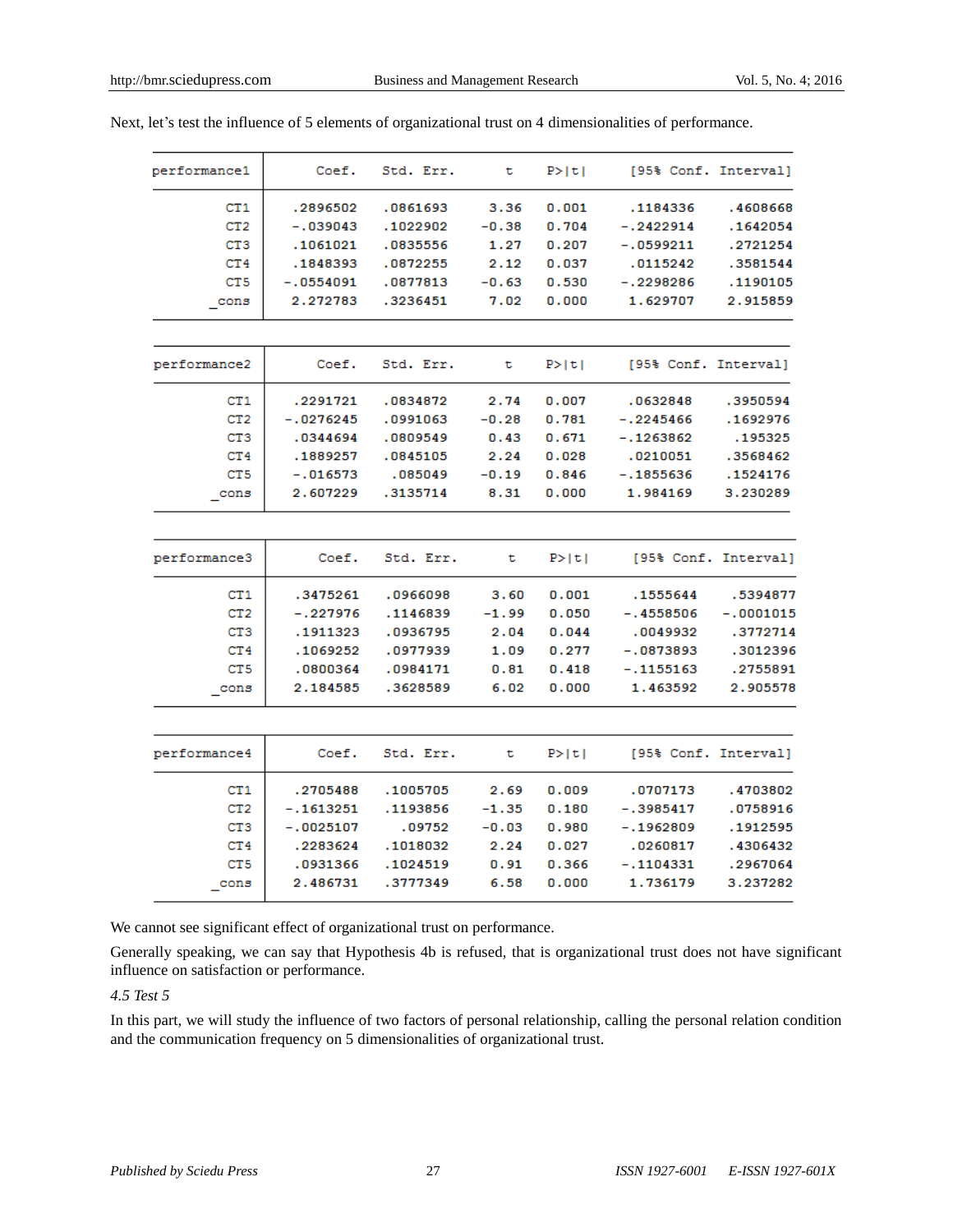Because the personal relation condition and the communication frequency both have two elements, we can have the results of the regressions below:

| CT <sub>1</sub>                                 | Coef.                                                         | Std. Err.                                               | t                                          | P >  t                                    |                                                                 | [95% Conf. Interval]                                       |
|-------------------------------------------------|---------------------------------------------------------------|---------------------------------------------------------|--------------------------------------------|-------------------------------------------|-----------------------------------------------------------------|------------------------------------------------------------|
| fact                                            | $-.3861454$                                                   | .1447799                                                | $-2.67$                                    | 0.009                                     | $-.6737758$                                                     | $-.0985149$                                                |
| willingness                                     | .7082709                                                      | .1928351                                                | 3.67                                       | 0.000                                     | .3251703                                                        | 1.091371                                                   |
| meet                                            | .049734                                                       | .1304747                                                | 0.38                                       | 0.704                                     | $-.2094768$                                                     | .3089448                                                   |
| call                                            | .1038859                                                      | .1353309                                                | 0.77                                       | 0.445                                     | $-.1649726$                                                     | .3727443                                                   |
| cons                                            | 2.364143                                                      | .5069446                                                | 4.66                                       | 0.000                                     | 1.357009                                                        | 3.371277                                                   |
|                                                 |                                                               |                                                         |                                            |                                           |                                                                 |                                                            |
| CT <sub>2</sub>                                 | Coef.                                                         | Std. Err.                                               | t                                          | P >  t                                    |                                                                 | [95% Conf. Interval]                                       |
| fact                                            | $-.1785557$                                                   | .152022                                                 | $-1.17$                                    | 0.243                                     | $-.4805739$                                                     | .1234625                                                   |
| willingness                                     | .414611                                                       | .202481                                                 | 2.05                                       | 0.044                                     | .0123472                                                        | .8168749                                                   |
| meet                                            | $-.0405921$                                                   | .1370013                                                | $-0.30$                                    | 0.768                                     | $-.312769$                                                      | .2315849                                                   |
| call                                            | .181148                                                       | .1421004                                                | 1.27                                       | 0.206                                     | $-.1011591$                                                     | .4634552                                                   |
| cons                                            | 2.572247                                                      | .5323028                                                | 4.83                                       | 0.000                                     | 1.514735                                                        | 3.62976                                                    |
|                                                 |                                                               |                                                         |                                            |                                           |                                                                 |                                                            |
| CT <sub>3</sub>                                 | Coef.                                                         | Std. Err.                                               | t                                          | P >  t                                    |                                                                 | [95% Conf. Interval]                                       |
| fact                                            | $-.1882197$                                                   | .1649649                                                | $-1.14$                                    | 0.257                                     | $-.5159512$                                                     | .1395117                                                   |
| willingness                                     | .5011099                                                      | .2197199                                                | 2.28                                       | 0.025                                     | .064598                                                         | .9376218                                                   |
| meet                                            | $-.0176854$                                                   | .1486653                                                | $-0.12$                                    | 0.906                                     | $-.3130351$                                                     | .2776642                                                   |
| call                                            | .3057113                                                      | .1541985                                                | 1.98                                       | 0.050                                     | $-.000631$                                                      | .6120536                                                   |
| cons                                            | 1.528033                                                      | .5776221                                                | 2.65                                       | 0.010                                     | .3804862                                                        | 2.675581                                                   |
|                                                 |                                                               |                                                         |                                            |                                           |                                                                 |                                                            |
| CT <sub>4</sub>                                 | Coef.                                                         | Std. Err.                                               | t                                          | P >  t                                    |                                                                 | [95% Conf. Interval]                                       |
| fact                                            | .179166                                                       | .1566455                                                | 1.14                                       | 0.256                                     | $-.1320378$                                                     | .4903697                                                   |
| willingness                                     | .3914497                                                      | .2086392                                                | 1.88                                       | 0.064                                     | $-.0230485$                                                     | .805948                                                    |
| meet                                            | .1845597                                                      | .141168                                                 | 1.31                                       | 0.194                                     | $-.0958953$                                                     | .4650146                                                   |
| call                                            | $-.0622472$                                                   | .1464222                                                | $-0.43$                                    | 0.672                                     | $-.3531404$                                                     | .228646                                                    |
| cons                                            | 1.126757                                                      | .5484922                                                | 2.05                                       | 0.043                                     | .0370818                                                        | 2.216433                                                   |
|                                                 |                                                               |                                                         |                                            |                                           |                                                                 |                                                            |
| CT <sub>5</sub>                                 | Coef.                                                         | std. Err.                                               | τ                                          | P >  t                                    | [95% Conf. Interval]                                            |                                                            |
| fact<br>willingness<br>meet<br>ca11<br>$\_cons$ | $-.0871691$<br>.6432939<br>$-.0649666$<br>.307948<br>.5289047 | .1689012<br>.2249628<br>.1522128<br>.157878<br>.5914053 | $-0.52$<br>2.86<br>$-0.43$<br>1.95<br>0.89 | 0.607<br>0.005<br>0.671<br>0.054<br>0.374 | -.4227209<br>. 196366<br>$-.3673638$<br>-.0057043<br>-. 6460252 | . 2483826<br>1.090222<br>.2374307<br>. 6216002<br>1.703835 |

We can see that the willingness of contact has significant effect on organizational trust, but other factors do not have significant effect on it. As a result, we can say that Hypothesis 5 is partly supported, that is personal relationship may have positive effect on organizational trust. The better the personal relationship is, the stronger the organizational trust will be.

## **5. Conclusion and Discussions**

We collect the data from 200 gas station of Sinopec, to study the influence of psychological distance and personal relationship of channel members on conflict, satisfaction and performance.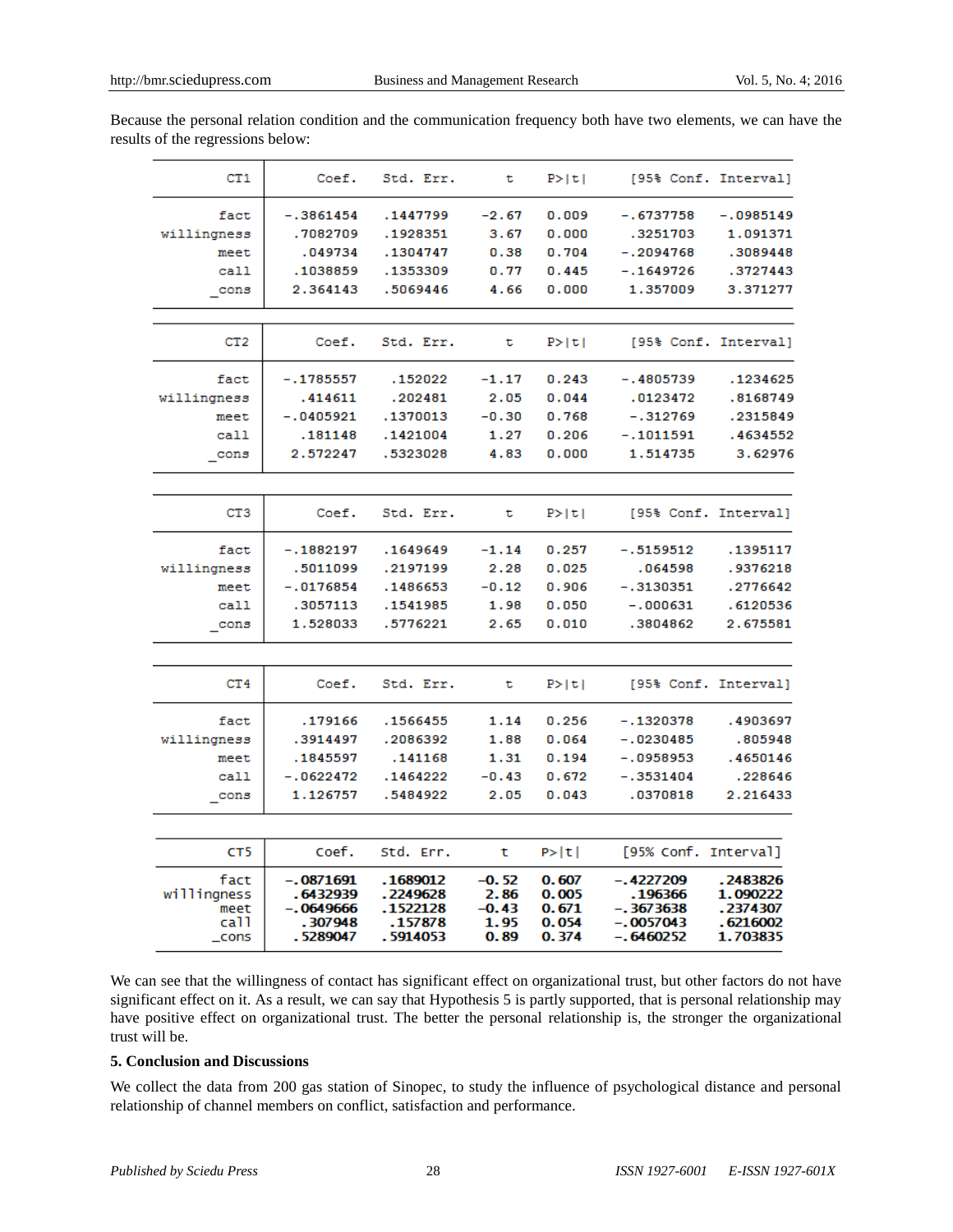The result of our study show up several results below:

1. Psychological distance has positive influence on personal relationship, satisfaction and performance. The closer the psychological distance is, the better the personal relationship will be, and the higher the satisfaction and performance will be. Psychological distance has negative influence on conflict. The closer the psychological distance is, the weaker the conflict will be.

Psychological distance refers to the differences of values and ways of thinking. The effect of value and strategy on personal relationship is not surprising, which is supported by the reference. Those who have closer psychological distance will be easier to understand each other and cooperated with each other, leading to higher satisfaction and performance. Conflict has nothing to do with values, but has some relation with operation strategy, which may help channel members reach an agreement and reduce conflict. (Federico de Gregorio, Yunjae Cheong, & Kihan Kim, 2012)

2. One part of personal relationship, calling the personal relation condition has positive influence on performance. The better the personal relation condition is, the higher the performance will be.

The impact of personal connection is quite obvious in China's business environment and traditional culture. Sometimes, the distributors can hardly know whether the suppliers are reliable or not, but they can judge this from the customer managers. Good personal relationship condition will give them confidence of the organization the boundary-spanners belonging to, so that the performance will be higher. For the distributors, the fact of relationship and the willingness of contact are very important, because they show that the distributors do not only try to cooperate with suppliers, but also be willing to do that. However, the communication frequency doesn't affect the channel relationship and operation process, so it will not have significant effect on performance.

3. One element of personal relationship, calling the willingness of contact has positive influence on organizational trust. The higher the willingness of contact is, the higher the organizational trust will be.

Sometimes, the willingness to communicate is more important than the behavior of communication, because willingness reflects the trust and feeling of closeness but the behavior may come from judgment of reality. The behavior of trust is perhaps to maintain relationship, rather than to show their real trust from heart. In another word, it is easier to build a trust relationship when someone or some organizations have willingness of interaction of others. This description has the same viewpoint as our research, that the principal of the gas station may improve the organizational trust on Sinopec because of the good feeling of the customer manager. (Robert M. Morgan & Shelby D. Hunt, 1994)

4. Organizational trust does not have significant influence on conflict, satisfaction or performance.

Many previous references mentioned the improvement effect of organizational trust on channel relationship. However, we cannot see that in our study. The reason could be very complicated. The particularity of China business environment will strengthen the influence of personal trust, which is the trust between distributor and the customer manager in our research. Personal relationship is more simple and practical, especially for those small distributors. In China, the trust of distributors on the salesmen from suppliers will be more significant on their decisions and behaviors than the trust on the organization of suppliers. The reason may be that small distributors usually can hardly know about the large suppliers, so they choose to believe in persons. In conclusion, the effect of organizational trust on conflict, satisfaction and performance can be easily replaced by the personal relationship, when we are discussing China's business environment, with small players of distributors. (Don Y. Lee & Philip L. Dawes, 2005)

Here we can see some implications for the suppliers in China. Not as usual, we cannot see significant effect of organizational trust on conflict satisfaction or performance. The reason may be that in the cooperation between little distributors and large suppliers in China, organizational relationship is usually replaced by personal relationship. As a result, the suppliers should not ignore the importance of boundary-spanners, like customer managers or salesmen. Personal relationship can lead to organizational trust, by the hard work of staffs in the long term. This conclusion conforms to the reality in China's business environment.

However, the advantage of personal relationship can be the disadvantage during some situation. For example, if one day the salesmen or customer managers leave the company, the suppliers may face the risk of losing some of distributors.

On the other hand, our study still has some shortages, which can be improved during future research. First, we can pay more attention to discussing the differences of every influence factor, which will be more interesting. Second, if we can have more diversified data, the result will be more convincing. Third, we cannot find much theory support for